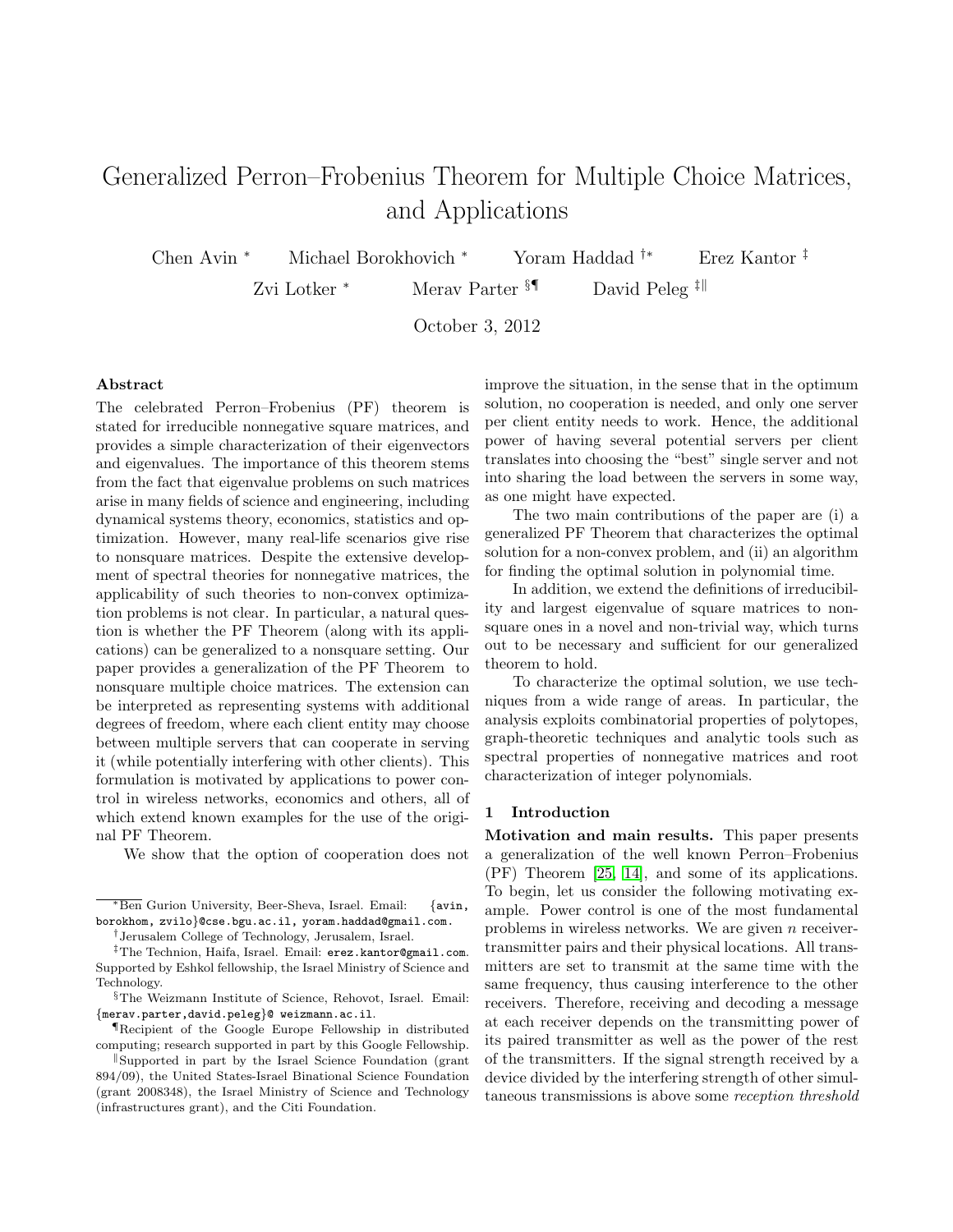$β$ , then the receiver successfully receives the message, otherwise it does not [\[28\]](#page-19-2). The question of power control is then to find an optimal power assignment for the transmitters, so as to make the reception threshold  $\beta$  as high as possible and ease the decoding process.

As it turns out, this power control problem can be solved elegantly using the Perron–Frobenius (PF) Theorem [\[37\]](#page-19-3). The theorem holds for square matrices and can be formulated as dealing with the following optimization problem (where  $A \in \mathbb{R}^{n \times n}$ ):

<span id="page-1-0"></span>(1.1) maximize 
$$
\beta
$$
 subject to:  
\n $A \cdot \overline{X} \le 1/\beta \cdot \overline{X}$ ,  $\|\overline{X}\|_1 = 1$ ,  $\overline{X} \ge \overline{0}$ .

Let  $\beta^*$  denote the optimal solution for Program [\(1.1\)](#page-1-0). The Perron–Frobenius (PF) Theorem characterizes the solution to this optimization problem:

THEOREM 1.1. (PF THEOREM, SHORT VERSION, [\[14,](#page-19-1) [25\]](#page-19-0)) Let A be an irreducible nonnegative matrix. Then  $\beta^* = 1/r$ , where  $r \in \mathbb{R}_{>0}$  is the largest eigenvalue of A, called the Perron–Frobenius (PF) root of A. There exists a unique (eigen-)vector  $\overline{P} > 0$ ,  $||\overline{P}||_1 = 1$ , such that  $A \cdot \overline{P} = r \cdot \overline{P}$ , called the Perron vector of A. (The pair  $(r, \overline{P})$  is hereafter referred to as an eigenpair of A.)

Returning to our motivating example, let us consider a more complicated variant of the power control problem, where each receiver has several transmitters that can transmit to it (and only to it) synchronously. Since these transmitters are located at different places, it may conceivably be better to divide the power (i.e., work) among them, to increase the reception threshold at their common receiver. Again, the question concerns finding the best power assignment among all transmitters.

In this paper we extend Program [\(1.1\)](#page-1-0) to nonsquare matrices and consider the following extended optimization problem, which in particular captures the multiple transmitters scenario. (Here  $A, B \in \mathbb{R}^{n \times m}, n \leq m$ .)

 $(1.2)$  maximize  $\beta$  subject to:

<span id="page-1-1"></span>
$$
A \cdot \overline{X} \le 1/\beta \cdot B \cdot \overline{X}, \|\overline{X}\|_1 = 1, \overline{X} \ge \overline{0}.
$$

We interpret the nonsquare matrices  $A, B$  as representing some additional freedom given to the system designer. In this setting, each entity (receiver, in the power control example) has several affectors (transmitters, in the example), referred to as its supporters, which can cooperate in serving it and share the workload. In such a general setting, we would like to find the best way to organize the cooperation between the "supporters" of each entity.

<span id="page-1-3"></span>The original problem was defined for a square matrix, so the rise of eigenvalues seems natural. In contrast, in the generalized setting the situation seems more complex. Our main result is an extension of the PF Theorem to nonsquare matrices and systems.

THEOREM 1.2. (MULTIPLE CHOICE PF THEOREM, SHORT VERSION) Let  $\langle A, B \rangle$  be an irreducible nonnegative system (to be made formal later). Then  $\beta^* = 1/r$ , where  $r \in \mathbb{R}_{>0}$  is the smallest Perron–Frobenius (PF) root of all  $n \times n$  square sub-systems (defined formally *later*). There exists a vector  $\overline{P} \geq 0$  such that  $A \cdot \overline{P} =$  $r \cdot B \cdot \overline{P}$  and  $\overline{P}$  has n entries greater than 0 and  $m - n$ zero entries (referred to as a  $0^*$  solution).

<span id="page-1-2"></span>In other words, we show that the option of cooperation does not improve the situation, in the sense that in the optimum solution, no cooperation is needed and only one supporter per entity needs to work. Hence, the additional power of having several potential supporters per entity translates into choosing the "best" single supporter and not into sharing the load between the supporters in some way, as one might have expected. Actually, the lion's share of our analysis involves such a characterization of the optimal solution for (the nonconvex) problem of Program [\(1.2\)](#page-1-1). The challenge was to show that at the optimum, there exists a solution in which only one supporter per entity is required to work; we call such a solution a  $0^*$  solution. Namely, the structure that we aim to establish is that the optimal solution for our multiple choices system is in fact the optimal solution of an embedded PF system. Indeed, to enjoy the benefits of an equivalent square system, one should show that there exists a solution in which only one supporter per entity is required to work. Interestingly, it is relatively easy to show that there exists an optimal "almost 0<sup>\*</sup>" solution, in which each entity except at most one has a single active supporter and the remaining entity has at most *two* active supporters. Despite the presumably large "improvement" of decreasing the number of servers from  $m$  to  $n + 1$ , this still leaves us in the frustrating situation of a nonsquare  $n \times (n + 1)$  system, where no spectral characterization for optimal solutions exists. In order to allow us to characterize the optimal solution using the eigenpair of the best square matrix embedded within the nonsquare system, one must overcome this last hurdle, and reach the critical (or "phase transition") point of  $n$  servers, in which the system is square. Our main efforts went into showing that the remaining entity, too, can select just one supporter while maintaining optimality, ending with a *square*  $n \times n$  irreducible system where the traditional PF Theorem can be applied. Proving the existence of an optimal  $0^*$  solution requires techniques from a wide range of areas to come into play and provide a rich understanding of the system on various levels. In particular, the analysis exploits combinatorial properties of polytopes, graphtheoretic techniques and analytic tools such as spectral properties of nonnegative matrices and root characterization of integer polynomials.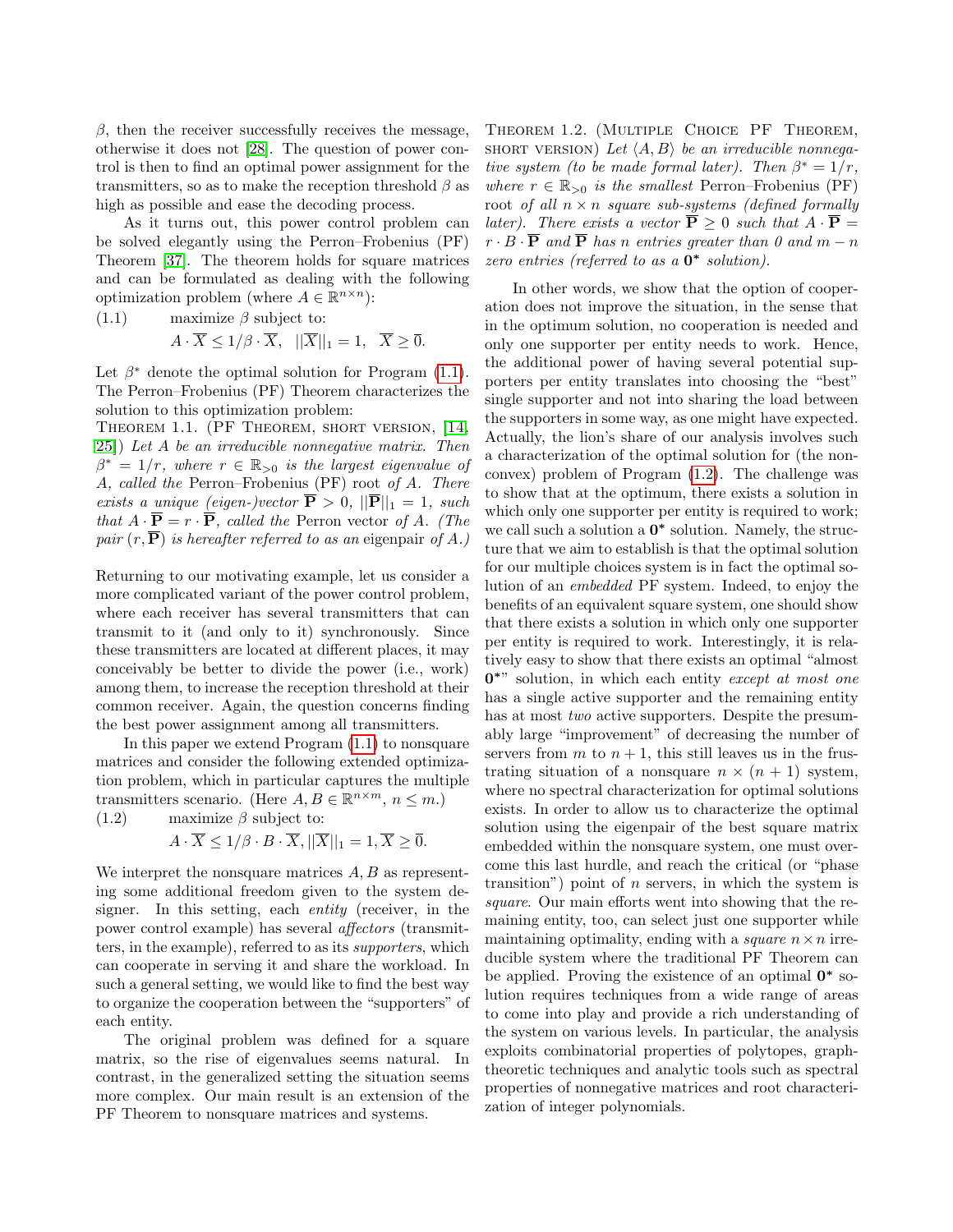For the example of power control in wireless network with multiple transmitters per receiver, a  $0^*$  solution means that the best reception threshold is achieved when only a single transmitter transmits to each receiver. This is illustrated by the SIR (Signal to Interference Ratio) diagram (cf. [\[2\]](#page-19-4)) in Fig. [3,](#page-18-0) depicting a system of three receivers and two transmitters per receiver using the optimal value  $\beta^*$  of the system. The figure illustrates that in the optimal  $0^*$  solution for the system, each receiver is covered by one of its transmitters, but other solutions, including the one where all transmitters act simultaneously, may fail to cover the receivers.

Other known applications of PF Theorem can also be extended in a similar manner. Examples for such applications are the input-output economic model [\[26\]](#page-19-5). In the economy model, each industry produces a commodity and buys commodities from other industries. The percentage profit margin of an industry is the ratio of its total income and total expenses (for buying its raw materials). It is required to find a pricing maximizing the ratio of the total income and total expenses of all industries. The extended PF variant concerns the case where an industry can produce multiple commodities instead of just one. In all of these examples, the same general phenomenon holds: only a single supporter needs to "work" for each entity in the optimum solution, i.e., the optimum is a  $0^*$  solution.

While the original PF root and PF vector can be computed in polynomial time, this is not clear in the extended case, since the problem is not convex [\[5\]](#page-19-6) (and also not log-convex) and there are exponentially many choices in the system even if we know that the optimal solution is  $0^*$  and each entity (e.g., receiver) has only two supporters (e.g., transmitters) to choose from. Our second main contribution is providing a polynomial time algorithm to find  $\beta^*$  and  $\overline{P}$ . The algorithm uses the fact that for a given  $\beta$  we get a relaxed problem which is convex (actually it becomes linear). This allows us to employ the well known interior point method [\[5\]](#page-19-6), for testing a specific  $\beta$  for feasibility. Hence, the problem reduces to finding the maximum feasible  $\beta$ , and the algorithm does so by applying binary search on  $\beta$ . Clearly, the search results in an approximate solution (in fact yielding an FPTAS for program [\(1.2\)](#page-1-1)). This, however, leaves open the intriguing question of whether program [\(1.2\)](#page-1-1) is polynomial. Obtaining an exact optimal  $\beta^*$ , along with an appropriate vector  $\overline{P}$ , is thus another challenging aspect of the algorithm, which is successfully solved via an original approach based on the extended PF Theorem, which states that there is an optimal  $0^*$  solution, and proving that the proposed algorithm is polynomial.

A central notion in the generalized PF theorem is the irreducibility of the system. While irreducibility is well-defined and known for square systems, it is not clear how to define irreducibility for a nonsquare matrix or system as in Program [\(1.2\)](#page-1-1). We provide a suitable definition based on the property that every maximal square (legal) subsystem is irreducible, and show that our definition is necessary and sufficient for the theorem to hold. But, since there could be exponentially many such square subsystems, it is not a priori clear if one can check that a nonsquare system is irreducible in polynomial time. We address this issue using what we call the constraint graph of the system, whose vertex set is the set on  $n$  constraints (one per entity) and whose edges represent direct influence between the constraints. For a square system, irreducibility is equivalent to the constraint graph being strongly connected, but for nonsquare systems the situation is more delicate. Essentially, although the matrices are not square, the notion of constraint graph is well defined and provide in a way a valuable square representation of the non square system (i.e., the adjacency matrix of the graph). Interestingly, we find a polynomial time algorithm for testing irreducibility of the system, which exploits the properties of the constraint graph.

Related work. The PF Theorem establishes the following two important "PF properties" for a nonnegative irreducible square matrix  $A \in \mathbb{R}^{n \times n}$ : (1) the *Perron*-Frobenius property: A has a maximal nonnegative eigenpair. If in addition, the maximal eigenvalue is strictly positive, dominant and with a strictly positive eigenvector, then the matrix  $A$  is said to enjoy the *strong* Perron–Frobenius property. (2) the Collatz–Wielandt property (a.k.a. min-max characterization): the maximal eigenpair is the optimal solution of Program [\(1.1\)](#page-1-0). Matrices with these properties have played an important role in a wide variety of applications. The wide applicability of the PF Theorem, as well as the fact that it is still not fully understood what are the necessary and sufficient properties of a matrix A for the PF properties to hold, have led to the emergence of many generalizations. We note that whereas all generalizations concern the Perron–Frobenius property, the Collatz–Wielandt property is not always established. The long series of existing PF extensions includes [\[22,](#page-19-7) [13,](#page-19-8) [29,](#page-19-9) [18,](#page-19-10) [31,](#page-19-11) [19,](#page-19-12) [27,](#page-19-13) [21\]](#page-19-14). Section [2](#page-3-0) discusses these extensions in comparison to the current work. In addition, in Section [8.1](#page-16-0) we discuss the existing literature for the wireless power control problem with multiple transmitters.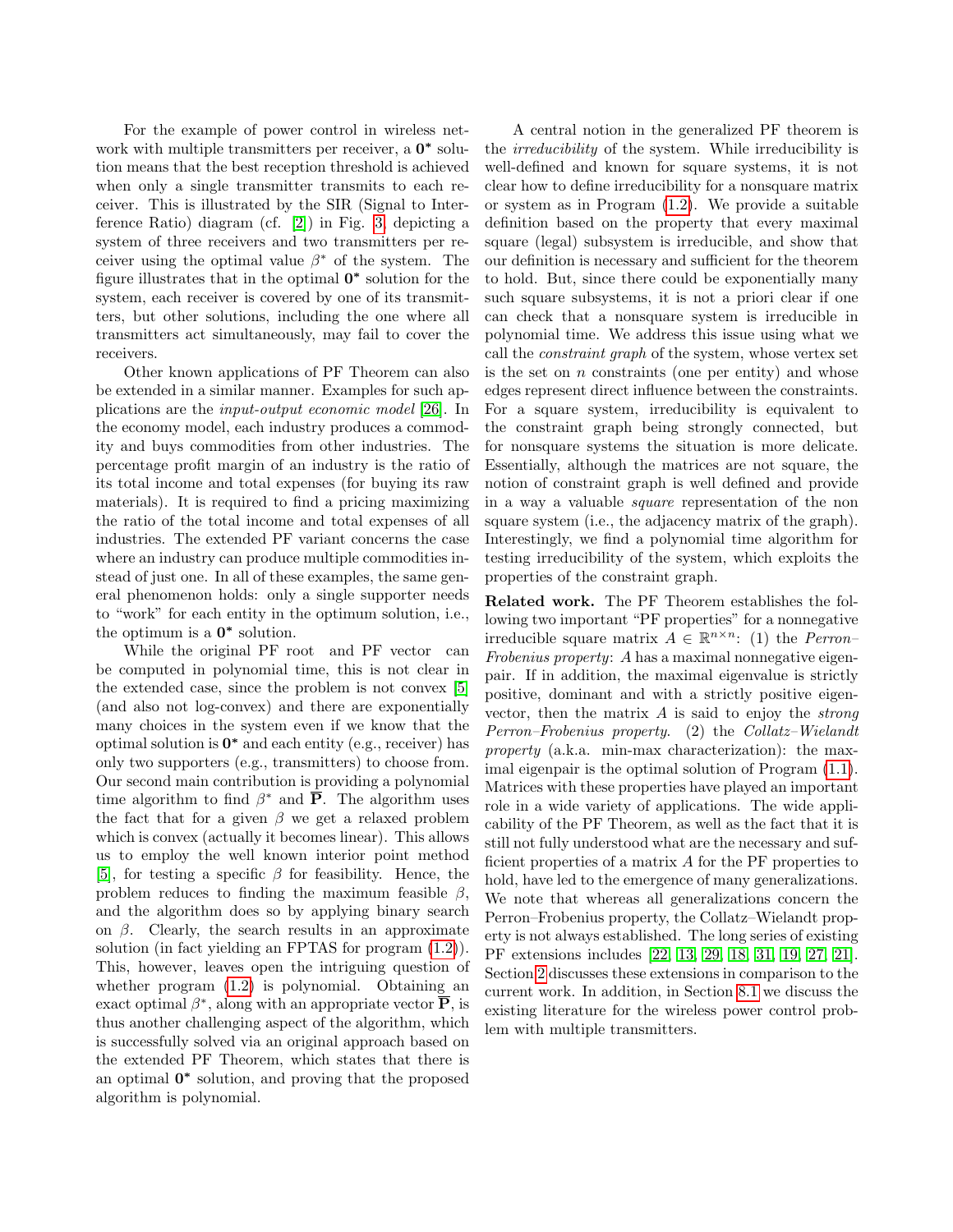#### <span id="page-3-0"></span>2 Existing Extensions for the PF Theorem

Existing PF extensions can be broadly classified into four classes. The first concerns matrices that do not follow the irreducibility and nonnegativity requirement. For example, [\[22,](#page-19-7) [13\]](#page-19-8) establish the Perron-Frobenius property for almost nonnegative matrices or eventually nonnegative matrices. A second class of generalizations concerns square matrices over different domains. For example, in [\[29\]](#page-19-9), the PF Theorem was established for complex matrices  $A \in \mathbb{C}^{n \times n}$ . In the third type of generalization, the linear transformation obtained by applying the nonnegative irreducible matrix A is generalized to a nonlinear mapping [\[18,](#page-19-10) [31\]](#page-19-11), a concave mapping [\[19\]](#page-19-12) or a matrix polynomial mapping [\[27\]](#page-19-13).

Last, a much less well studied generalization deals with nonsquare matrices, i.e., matrices in  $\mathbb{R}^{n \times m}$  for  $m \neq n$ . Note that when considering a nonsquare system, the notion of eigenvalues requires definition. There are several possible definitions for eigenvalues in nonsquare matrices. One possible setting for this type of generalizations considers a pair of nonsquare "pencil" matrices  $A, B \in \mathbb{R}^{n \times m}$ , where the term "pencil" refers to the expression  $A - \lambda \cdot B$ , for  $\lambda \in \mathbb{C}$ . Of special interest here are the values that reduce the pencil rank, namely, the  $\lambda$  values satisfying  $(A-\lambda B)\cdot\overline{X}=\overline{0}$  for some nonzero  $\overline{X}$ . This problem is known as the *generalized* eigenvalue problem [\[21,](#page-19-14) [10,](#page-19-15) [4,](#page-19-16) [20\]](#page-19-17) which can be stated as follows: Given matrices  $A, B \in \mathbb{R}^{n \times m}$ , find a vector  $\overline{X} \neq \overline{0}$ ,  $\lambda \in \mathbb{C}$ , so that  $A \cdot \overline{X} = \lambda B \cdot \overline{X}$ . The complex number  $\lambda$  is said to be an *eigenvalue of A relative to* B iff  $A\overline{X} = \lambda \cdot B \cdot \overline{X}$  for some nonzero  $\overline{X}$  and  $\overline{X}$  is called the eigenvector of A relative to B. The set of all eigenvalues of  $A$  relative to  $B$  is called the *spectrum of* A relative to B, denoted by  $sp(A_B)$ .

Using the above definition, [\[21\]](#page-19-14) considered pairs of nonsquare matrices  $A, B$  and was the first to characterize the relation between  $A$  and  $B$  required to establish their PF property, i.e., guarantee that the generalized eigenpair is nonnegative. Essentially, this is done by generalizing the notion of positivity and nonnegativity in the following manner. A matrix  $A$  is said to be positive (respectively, *nonnegative*) with respect to  $B$ , if  $B^T \cdot \overline{Y} \ge 0$  implies that  $A^T \cdot \overline{Y} > 0$  (resp.,  $A^T \cdot \overline{Y} \ge 0$ ). Note that for  $B = I$ , these definitions reduce to the classical definitions of a positive (resp., nonnegative) matrix. Let  $A, B \in \mathbb{R}^{n \times m}$ , for  $n \geq m$ , be such that the rank of  $A$  or the rank of  $B$  is  $n$ . It is shown in [\[21\]](#page-19-14) that if  $A$  is positive (resp., nonnegative) with respect to  $B$ , then the generalized eigenvalue problem  $A \cdot \overline{X} = \lambda \cdot B \cdot \overline{X}$ has a discrete and finite spectrum, the eigenvalue with the largest absolute value is real and positive (resp., nonnegative), and the corresponding eigenvector is positive (resp., nonnegative). Observe that under the defi-

nition used therein, the cases where  $m > n$  (which is the setting studied here) is uninteresting, as the columns of  $A-\lambda \cdot B$  are linearly dependent for any real  $\lambda$ , and hence the spectrum  $sp(A_B)$  is unbounded.

Despite the significance of [\[21\]](#page-19-14) and its pioneering generalization of the PF Theorem to nonsquare systems, it is not clear what are the applications of such a generalization, and no specific implications are known for the traditional applications of the PF theorem, such as the power-control problem or the economy model. Moreover, although [\[21\]](#page-19-14) established the PF property for a class of pairs of nonsquare matrices, the Collatz–Wielandt property, which provides the algorithmic power for the PF Theorem, does not necessarily hold with the spectral definition of [\[21\]](#page-19-14).

In addition, in [\[21\]](#page-19-14), since no notion of irreducibility was defined, the spectral radius of a nonnegative system (in the sense of the definition of [\[21\]](#page-19-14)) might be zero, and the corresponding eigenvector might be nonnegative in the strong sense (with some zero coordinates). These degenerations can be handled only by considering irreducible nonnegative matrices, as was done in [\[14\]](#page-19-1).

The goal of the current work is to develop the spectral theory for a pair of nonnegative matrices in a way that is both necessary and sufficient for both the PF property and the Collatz–Wielandt property to hold (necessary and sufficient in the sense for the nonsquare system to be of the "same power" as the square systems considered by Perron and Frobenius). We consider nonsquare matrices of dimension  $n \times m$  for  $n \leq m$ , which can be interpreted as describing a system with multiple choices (of columns) per entity (row). We define the spectrum of pairs of matrices  $A$  and  $B$  in a novel manner. We note that although according to [\[21\]](#page-19-14) the spectrum  $sp(A_B)$  is not bounded if  $n < m$ , with our definition the spectrum is bounded. Interestingly, the maximum eigenvalue of the spectrum we define, is also the maximum of spectrum according to the definition of [\[21\]](#page-19-14) and therefore we can show that the Collatz-Wielandt property is extended as well. It is important to note that although the generalized eigenvalue problem has been studied for many years, and multiple approaches for nonsquare spectral theory in general have been developed, the algorithmic aspects of such theories with respect to the the Collatz–Wielandt property have been neglected when concerning nonsquare matrices (and also in other extensions). This paper is the first, to the best of our knowledge, to provide spectral definitions for nonsquare systems that have the same algorithmic power as those made for square systems (in the context of PF Theorem). The extended optimization problem that corresponds to this nonsquare setting, is a nonconvex problem (which is also not log-convex),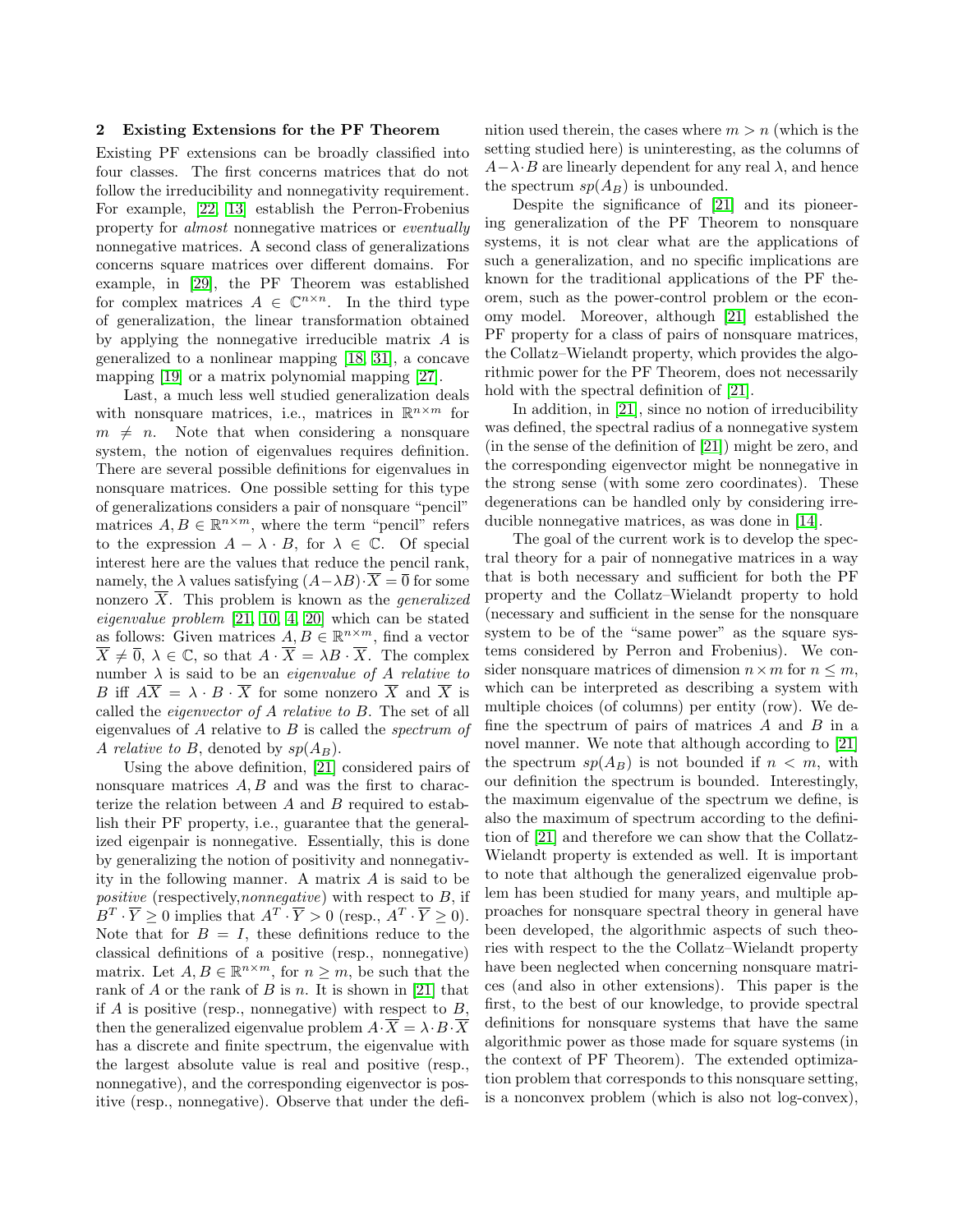therefore its polynomial solution and characterization are of interest.

Another way to extend the notion of eigenvalues and eigenvectors of a square matrix to a nonsquare matrix is via singular value decomposition (SVD) [\[23\]](#page-19-18). Formally, the singular value decomposition of an  $n \times m$  real matrix M is a factorization of the form  $M = U\Sigma V^*$ , where U is an  $m \times m$  real or complex unitary matrix,  $\Sigma$  is an  $m \times n$  diagonal matrix with nonnegative reals on the diagonal, and  $V^*$  (the conjugate transpose of  $V$ ) is an  $n \times n$  real or complex unitary matrix. The diagonal entries  $\Sigma_{i,i}$  of  $\Sigma$  are known as the singular values of M. After performing the product  $U\Sigma V^*$ , it is clear that the dependence of the singular values of M is linear. In case all the inputs of  $M$  are positive, we can add the absolute value, and thus the SVD has a flavor of  $L^1$  dependence. In contrast to the SVD definition, here we are interested in finding the maximum, so our interpretation has the flavor of  $L^{\infty}$ .

In a recent paper [\[34\]](#page-19-19), Vazirani defined the notion of rational convex programs as problems that have a rational number as a solution. Our paper can be considered as an example for algebraic programming, since we show that a solution to our problem is an algebraic number.

#### 3 Algebraic Preliminaries

Definitions and Terminology. Let  $A \in \mathbb{R}^{n \times n}$  be a square matrix. Let  $EigVal(A) = {\lambda_1, ..., \lambda_k}, k \leq n$ , be the set of (at most  $n$ ) real eigenvalues of  $A$ . The *characteristic polynomial* of A, denoted by  $P(A, t)$ , is a polynomial whose roots are precisely the eigenvalues of A,  $EigVal(A)$ , and it is given by

<span id="page-4-2"></span>
$$
(3.3) \tP(A,t) = \det(t \cdot I - A)
$$

where  $I$  is the  $n \times n$  identity matrix. Note that  $P(A, t) = 0$  iff  $t \in EigVal(A)$ . The spectral radius of A is defined as  $\rho(A) = \max_{\lambda \in EigVal(A)} |\lambda|$ . The *i*<sup>th</sup> element of a vector  $\overline{X}$  is given by  $X(i)$ , and the i, j entry of a matrix A is  $A(i, j)$ . Let  $A_{i,0}$  (respectively,  $A_{0,i}$ ) denote the  $i$ -th row (resp., column) of  $A$ . Vector and matrices inequalities are interpreted in the component-wise sense. A is positive (respectively, nonnegative) if all its entries are positive. A is primitive if there exists a natural number k such that  $A^k > 0$ . A is *irreducible* if for every i, j, there exists a natural  $k_{i,j}$  such that  $(A^{k_{i,j}})_{i,j} > 0$ . An irreducible matrix A is periodic with period h if  $(A^t)_{ii} = 0$  for  $t \neq k \cdot h$ .

PF Theorem for nonnegative irreducible matrices. The PF Theorem states the following.

THEOREM 3.1. (PF THEOREM) Let  $A \in \mathbb{R}_{\geq 0}^{n \times n}$  be a nonnegative irreducible matrix with spectral ratio  $\rho(A)$ .

Then  $\max$  EigVal(A) > 0. There exists an eigenvalue  $\lambda \in EigVal(A)$  such that  $\lambda = \rho(A)$ .  $\lambda$  is called the Perron–Frobenius (PF) root of A (denoted here by r). The algebraic multiplicity of  $r$  is one. There exists an eigenvector  $\overline{X} > 0$  such that  $A \cdot \overline{X} = r \cdot \overline{X}$ . The unique vector  $\overline{P}$  defined by  $A \cdot \overline{P} = r \cdot \overline{P}$  and  $||\overline{P}||_1 = 1$  is called the Perron–Frobenius (PF) vector. There are no nonnegative eigenvectors for A with r except for positive multiples of  $P$ . If A is a nonnegative irreducible periodic matrix with period h, then A has exactly h eigenvalues equal to  $\lambda_j = \rho(A) \cdot \exp^{2\pi i \cdot j/h}$ ,  $j = 1, 2, \dots, h$ , and all other eigenvalues of A are of strictly smaller magnitude than  $\rho(A)$ .

Collatz–Wielandt characterization (the min-max ratio). Collatz and Wielandt [\[11,](#page-19-20) [35\]](#page-19-21) established the following formula for the PF root, also known as the min-max ratio characterization.

<span id="page-4-1"></span>LEMMA 3.1. [11, 35] 
$$
r = \min_{\overline{X} \in \mathcal{N}} f(\overline{X})
$$
 where  $f(\overline{X}) = \max_{1 \le i \le n, X(i) \neq \overline{0}} \left\{ \frac{(A \cdot \overline{X})_i}{X(i)} \right\}$  and  $\mathcal{N} = \{ \overline{X} \ge \overline{0}, ||\overline{X}||_1 = 1 \}$ .

Alternatively, this can be written as the following optimization problem.

<span id="page-4-0"></span>(3.4) max  $\beta$  s.t  $A \cdot \overline{X} \leq 1/\beta \cdot \overline{X}$ ,  $||\overline{X}||_1 = 1$ ,  $\overline{X} \geq \overline{0}$ . Let  $\beta^*$  be the optimal solution of Program [\(3.4\)](#page-4-0) and let  $\overline{X}^*$  be the corresponding optimal vector. Using the representation of Program [\(3.4\)](#page-4-0), Lemma [3.1](#page-4-1) translates into the following.

THEOREM 3.2.  $\beta^* = 1/r$  where  $r \in \mathbb{R}_{>0}$  is the maximal eigenvalue of A and  $\overline{X}^*$  is given by eigenvector  $\overline{P}$ corresponding for r. Hence at the optimum value  $\beta^*$ , the set of n constraints given by  $A \cdot \overline{X}^* \leq 1/\beta^* \cdot \overline{X}^*$  of Program [\(3.4\)](#page-4-0) holds with equality.

This can be interpreted as follows. Consider the ratio  $Y(i) = (A \cdot \overline{X})_i / X(i)$ , viewed as the 'repression factor' for entity *i*. The task is to find the input vector  $\overline{X}$  that minimizes the maximum repression factor over all  $i$ , thus achieving balanced growth. In the same manner, one can characterize the max-min ratio. Again, the optimal value (resp., point) corresponds to the PF eigenvalue (resp., eigenvector) of A. In summary, when taking  $\overline{X}$  to be the PF eigenvector,  $\overline{P}$ , and  $\beta^* = 1/r$ , all repression factors are equal, and optimize the max-min and minmax ratios.

## 4 A Generalized PF Theorem for Nonsquare Systems

System definitions. Our framework consists of a set  $V = \{v_1, \ldots, v_n\}$  of entities whose growth is regulated by a set of affectors  $A = \{A_1, A_2, \ldots, A_m\}$ , for some  $m \geq n$ . As part of the solution, we set each affector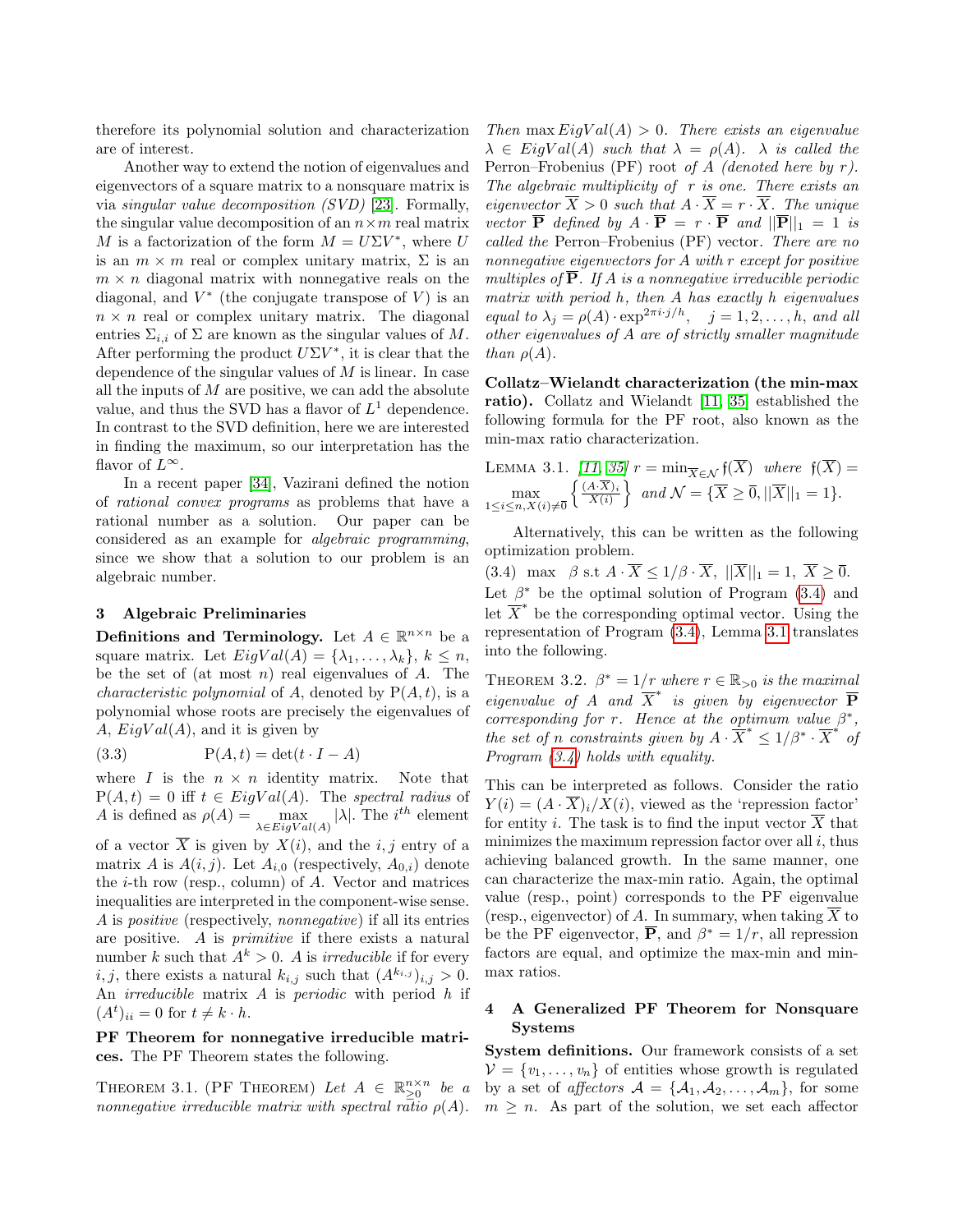to be either *passive* or *active*. If an affector  $A_i$  is set to be active, then it affects each entity  $v_i$ , by either increasing or decreasing it by a certain amount, denoted  $g(i, j)$  (which is specified as part of the input). If  $g(i, j) > 0$  (resp.,  $g(i, j) < 0$ ), then  $\mathcal{A}_j$  is referred to as a *supporter* (resp., *repressor*) of  $v_i$ . For clarity we may write  $g(v_i, \mathcal{A}_j)$  for  $g(i, j)$ . We describe the affector-entity relation by the supporters gain matrix  $\mathcal{M}^+ \in \mathbb{R}^{n \times m}$ 

$$
\mathcal{M}^+(i,j) = \begin{cases} g(v_i, \mathcal{A}_j), & \text{if } g(v_i, \mathcal{A}_j) > 0; \\ 0, & \text{otherwise.} \end{cases}
$$

and the *repressors gain* matrix  $\mathcal{M}^- \in \mathbb{R}^{n \times m}$ , given by

$$
\mathcal{M}^-(i,j) = \begin{cases} -g(v_i, \mathcal{A}_j), & \text{if } g(v_i, \mathcal{A}_j) < 0; \\ 0, & \text{otherwise.} \end{cases}
$$

Again, for clarity we may write  $\mathcal{M}^-(v_i, \mathcal{A}_j)$  for  $\mathcal{M}^-(i, j)$ (and similarly for  $\mathcal{M}^+$ ).

We can now formally define a system as  $\mathcal{L}$  =  $\langle \mathcal{M}^+, \mathcal{M}^- \rangle$ , where  $\mathcal{M}^+, \mathcal{M}^- \in \mathbb{R}_{\geq 0}^{m \times n}$ ,  $n = |\mathcal{V}|$  and  $m = |\mathcal{A}|$ . We denote the supporter (resp., repressor) set of  $v_i$  by

$$
\mathcal{S}_i(\mathcal{L}) = \{ \mathcal{A}_j \mid \mathcal{M}^+(v_i, \mathcal{A}_j) > 0 \}
$$
  

$$
\mathcal{R}_i(\mathcal{L}) = \{ \mathcal{A}_j \mid \mathcal{M}^-(v_i, \mathcal{A}_j) > 0 \}.
$$

When  $\mathcal L$  is clear from context, we may omit it and simply write  $\mathcal{R}_i$  and  $\mathcal{S}_i$ . Throughout, we restrict attention to systems in which  $|\mathcal{S}_i| \geq 1$  for every  $v_i \in \mathcal{V}$ . We classify the systems into three types:

- (a)  $\mathfrak{L}^s = \{ \mathcal{L} \mid m \leq n, |\mathcal{S}_i| = 1, \text{ for every } v_i \in \mathcal{V} \}$  is the family of *Square Systems (SS)*.
- (b)  $\mathfrak{L}^w = \{ \mathcal{L} \mid m = n + 1, \exists j \text{ s.t } |\mathcal{S}_j| = 2 \text{ and } |\mathcal{S}_i| =$ 1 for every  $v_i \in \mathcal{V} \setminus \{v_j\}$  is the family of Weak Systems *(WS)*, and
- (c)  $\mathfrak{L}^{MS} = \{ \mathcal{L} \mid m > n + 1 \}$  is the family of *Multiple* Systems (MS).

The generalized PF optimization problem. Consider a set of n entities and gain matrices  $\mathcal{M}^+$ ,  $\mathcal{M}^-$  ∈  $\mathbb{R}^{n \times m}$ , for  $m \geq n$ . The main application of the generalized PF Theorem is the following optimization problem, which is an extension of Program [\(3.4\)](#page-4-0).

<span id="page-5-1"></span>
$$
(4.5) \qquad \max \ \beta
$$

<span id="page-5-2"></span>(4.6) s.t. 
$$
\mathcal{M}^- \cdot \overline{X} \leq 1/\beta \cdot \mathcal{M}^+ \cdot \overline{X}
$$

<span id="page-5-3"></span> $\overline{X} \geq 0$  $||\overline{X}||_1 = 1$ .

We begin with a simple observation. An affector  $A_j$  is redundant if  $\mathcal{M}^+(v_i, \mathcal{A}_j) = 0$  for every *i*.

OBSERVATION 4.1. If  $\mathcal{A}_j$  is redundant, then  $X(j) = 0$ in any optimal solution X.

In view of Obs. [4.1,](#page-5-0) we may hereafter restrict attention to the case where there are no redundant affectors in the system, as any redundant affector  $A_i$ can be removed and simply assigned  $X(j) = 0$ .

We now proceed with some definitions. Let  $X(\mathcal{A}_i)$ denote the value of  $A_j$  in  $\overline{X}$ . Denote the set of affectors taken to be active in a solution  $\overline{X}$  by  $NZ(\overline{X}) = \{A_i \mid$  $X(\mathcal{A}_j) > 0$ . Let  $\beta^*(\mathcal{L})$  denote the optimal value of Program [\(4.5\)](#page-5-1), i.e., the maximal positive value for which there exists a nonnegative, nonzero vector  $\overline{X}$  satisfying the constraints of Program  $(4.5)$ . When the system  $\mathcal L$  is clear from the context we may omit it and simply write  $\beta^*$ . A vector  $\overline{X}_{\tilde{\beta}}$  is *feasible* for  $\beta \in (0, \beta^*]$  if it satisfies all the constraints of Program [\(4.5\)](#page-5-1) with  $\beta = \beta$ . A vector  $\overline{X}^*$  is *optimal* for  $\mathcal L$  if it is feasible for  $\beta^*(\mathcal L)$ , i.e.,  $\overline{X}^* = \overline{X}_{\beta^*}$ . The system  $\mathcal L$  is *feasible* for  $\beta$  if  $\beta \leq \beta^*(\mathcal L)$ , i.e., there exists a feasible  $\overline{X}_{\beta}$  solution for Program [\(4.5\)](#page-5-1). For vector  $\overline{X}$ , the *total repression* on  $v_i$  in  $\mathcal{L}$ for a given  $\overline{X}$  is  $T^{-}(\overline{X}, \mathcal{L})_i = (\mathcal{M}^{-} \cdot \overline{X})_i$ . Analogously, the total support for  $v_i$  is  $T^+(\overline{X}, \mathcal{L})_i = (\mathcal{M}^+ \cdot \overline{X})_i$ . It now follows that  $\overline{X}$  is feasible with  $\beta$  iff

<span id="page-5-4"></span> $(4.8)$  $^{-}(\overline{X}, \mathcal{L})_i \leq 1/\beta \cdot T^{+}(\overline{X}, \mathcal{L})_i$  for every *i*. When  $\mathcal L$  is clear from context, we may omit it and simply write  $T^{-}(\overline{X})_i$  and  $T^{+}(\overline{X})_i$ . As a direct application of the generalized PF theorem, there is an exact polynomial time algorithm for solving Program [\(4.5\)](#page-5-1) for irreducible systems, as defined next.

Irreducibility of square systems. A square system  $\mathcal{L} \in \mathcal{L}^s$  is *irreducible* iff (a)  $\mathcal{M}^+$  is nonsingular and (b)  $\mathcal{M}^-$  is irreducible. Given an irreducible square  $\mathcal{L}$ , let

$$
Z(\mathcal{L}) = (\mathcal{M}^+)^{-1} \cdot \mathcal{M}^-.
$$

Note the following two observations.

OBSERVATION 4.2. (a) If  $\mathcal{M}^+$  is nonsingular, then  $\mathcal{S}_i \cap$  $S_i = \emptyset$ . (b) If  $\mathcal L$  is an irreducible system, then  $Z(\mathcal L)$  is an irreducible matrix as well.

(For lack of space, some proofs are deferred to the full version.) Throughout, when considering square systems, it is convenient to assume that the entities and affectors are ordered in such a way that  $\mathcal{M}^+$  is a diagonal matrix, i.e., in  $\mathcal{M}^+$  (and  $\mathcal{M}^-$ ) the *i*<sup>th</sup> column corresponds to  $A_k \in S_i$ , the unique supporter of  $v_i$ .

<span id="page-5-0"></span>Selection matrices and irreducibility of nonsquare systems. To define a notion of irreducibility for a nonsquare system  $\mathcal{L} \notin \mathcal{L}^s$ , we first present the notion of a selection matrix. A selection matrix  $F \in \{0,1\}^{m \times n}$ is legal for  $\mathcal L$  iff for every entity  $v_i \in \mathcal V$  there exists exactly one supporter  $A_i \in \mathcal{S}_i$  such that  $F(j, i) = 1$ . Such a matrix  $F$  can be thought of as representing a selection performed on  $S_i$  by each entity  $v_i$ , picking exactly one of its supporters. Since there are no redundant affectors, the number of active affectors becomes equal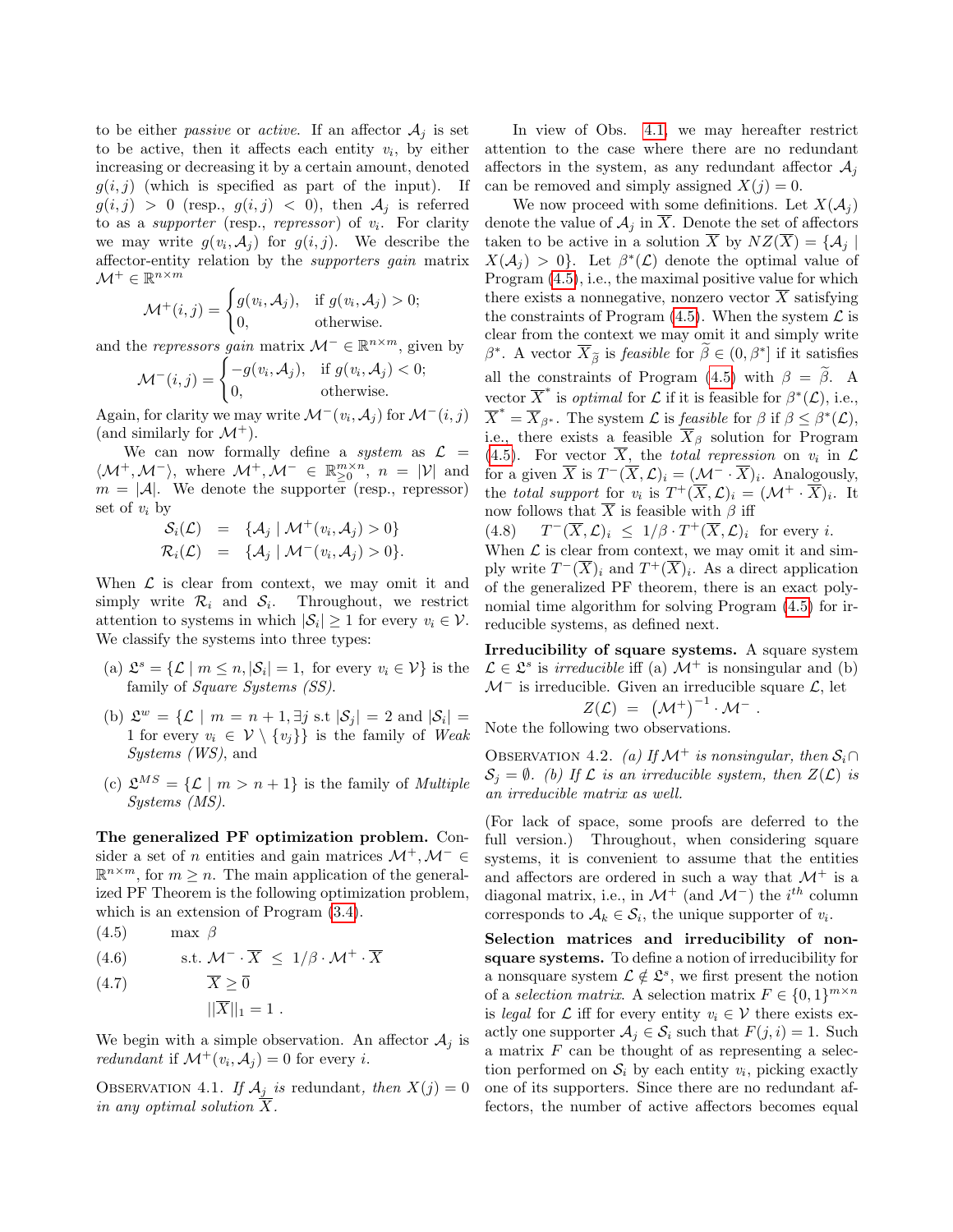to the number of entities, resulting in a square system. Denote the family of legal selection matrices, capturing the ensemble of all square systems hidden in  $\mathcal{L}$ , by

<span id="page-6-4"></span>(4.9) 
$$
\mathcal{F}(\mathcal{L}) = \{ F \mid F \text{ is legal for } \mathcal{L} \}.
$$

When  $\mathcal L$  is clear from context, we simply write  $\mathcal F$ . Let  $\mathcal{L}(F)$  be the square system corresponding to the legal selection matrix F, namely,  $\mathcal{L}(F) = \langle \mathcal{M}^+ \cdot F, \mathcal{M}^- \cdot F \rangle$ .

OBSERVATION 4.3. (a)  $\mathcal{L}(F) \in \mathfrak{L}^s$  for every  $F \in$ F. (b)  $\beta^*(\mathcal{L}) \geq \beta^*(\mathcal{L}(F))$  for every selection  $F \in \mathcal{F}$ .

We are now ready to define the notion of irreducibility for nonsquare systems: A nonsquare system  $\mathcal{L}$  is *irre*ducible iff  $\mathcal{L}(F)$  is irreducible for every selection matrix  $F \in \mathcal{F}$ . Note that this condition is the "minimal" necessary condition for our theorem to hold, as explained next. Our theorem states that the optimum solution for the nonsquare system is the optimum solution for the best embedded square system. It is easy to see that for any nonsquare system  $\mathcal{L} = \langle \mathcal{M}^+, \mathcal{M}^-\rangle$ , one can increase or decrease any entry  $g(i, j)$  in the matrices, while maintaining the sign of each entry in the matrices, such that a particular selection matrix  $F^* \in \mathcal{F}$  would correspond to the optimal square system. With an optimal embedded square system at hand, which is also guaranteed to be irreducible (by the definition of irreducible nonsquare systems), our theorem can then apply the traditional PF Theorem, where a spectral characterization for the solution of Program [\(3.4\)](#page-4-0) exists. Note that irreducibility is a structural property of the system, in the sense that it does not depend on the exact gain values, but rather on the sign of the gains, i.e., to determine irreducibility, it is sufficient to observe the binary matrices  $\mathcal{M}_B^+$ ,  $\mathcal{M}_B^-$ , treating  $g(i, j) > 0$  (resp.  $g(i, j) < 0$ ) as 1 (resp., -1). On the other hand, deciding which of the embedded square system has the maximal eigenvalue (and hence is optimal), depends on the precise values of the entries of these matrices. It is therefore necessary that the structural property of irreducibility would hold for any specification of gain values (while maintaining the binary representation of  $\mathcal{M}_B^+$ ,  $\mathcal{M}_B^-$ ). Indeed, consider a reducible nonsquare system, for which there exists an embedded square system  $\mathcal{L}(F)$  that is reducible. It is not hard to see that there exists a specification of gain values that would render this square system  $\mathcal{L}(F)$  optimal (i.e., with the maximal eigenvalue among all other embedded square systems). But since  $\mathcal{L}(F)$  is reducible, the PF Theorem cannot be applied, and in particular, the corresponding eigenvector is no longer guaranteed to be positive.

<span id="page-6-1"></span>COROLLARY 4.1. In an irreducible system  $\mathcal{L}, \mathcal{S}_i \cap \mathcal{S}_i =$  $\emptyset$  for every  $v_i, v_j$ .

PF Theorem for nonnegative irreducible systems. Recall that the root of a square system  $\mathcal{L} \in \mathcal{L}^s$ is  $r(\mathcal{L}) = \max \{ EigVal(Z(\mathcal{L})) \}$ .  $\overline{\mathbf{P}}(\mathcal{L})$  is eigenvector of  $Z(\mathcal{L})$  corresponding to  $r(\mathcal{L})$ . We now turn to define the generalized Perron–Frobenius (PF) root of a nonsquare system  $\mathcal{L} \notin \mathfrak{L}^s$ , which is given by

<span id="page-6-3"></span><span id="page-6-0"></span>(4.10) 
$$
r(\mathcal{L}) = \min_{F \in \mathcal{F}} \left\{ r(\mathcal{L}(F)) \right\}.
$$

Let  $F^*$  be the selection matrix that achieves the minimum in Eq. [\(4.10\)](#page-6-0). We now describe the corresponding eigenvector  $\overline{\mathbf{P}}(\mathcal{L})$ . Note that  $\overline{\mathbf{P}}(\mathcal{L}) \in \mathbb{R}^m$ , whereas  $\overline{\mathbf{P}}(\mathcal{L}(F^*)) \in \mathbb{R}^n$ .

Consider 
$$
\overline{X}' = \overline{P}(\mathcal{L}(F^*))
$$
 and let  $\overline{P}(\mathcal{L}) = \overline{X}$ , where

<span id="page-6-2"></span>
$$
(4.11) \quad X(\mathcal{A}_j) = \begin{cases} X'(\mathcal{A}_j), & \text{if } \sum_{i=1}^n F^*(j, i) > 0; \\ 0, & \text{otherwise.} \end{cases}
$$

We next state our main result, which is a generalized variant of the PF Theorem for every nonnegative irreducible system.

THEOREM 4.1. Let  $\mathcal L$  be an irreducible and nonnegative system. Then

- $(Q1)$   $r(\mathcal{L}) > 0$ ,  $(Q2)\ \overline{\mathbf{P}}(\mathcal{L}) \geq 0,$  $\left( Q3\right) \,|NZ(\overline{\mathbf{P}}(\mathcal{L}))|=n,$  $(Q_4) \overline{\mathbf{P}}(\mathcal{L})$  is not unique.  $(Q5)$  The generalized Perron root of  $\mathcal L$
- $satisfies$   $r =$  $X {\in} \mathcal{N}$  $\{f(\overline{X})\}$ , where  $f(\overline{X})$  = max  $\max_{1 \leq i \leq n, (\mathcal{M}^+ \cdot \overline{X})_i \neq 0} \left\{ \frac{(\mathcal{M}^- \cdot \overline{X})_i}{(\mathcal{M}^+ \cdot \overline{X})_i} \right\}$ and

 $\mathcal{N} = {\overline{X} \geq 0, ||\overline{X}||_1 = 1, \mathcal{M}^+ \cdot \overline{X} \neq 0}.$  I.e., the Perron-Frobenius  $(PF)$  eigenvalue is  $1/\beta^*$  where  $\beta^*$  is the optimal value of Program  $(4.5)$ , and the PF eigenvalue is the corresponding optimal point. Hence, at the optimum value  $\beta^*$ , the set of n constraints of Eq.  $(4.6)$  hold with equality.

# 5 Proof of the Generalized PF Theorem

We first discuss a natural approach one may consider for proving Thm. [4.1](#page-1-2) in general and solving Program [\(4.5\)](#page-5-1) in particular, and explain this approach fails in this case.

The difficulty. A common approach is to turn a non-convex program into an equivalent convex one by performing a standard variable exchange. An example for a program that's amenable to this technique is Program  $(3.4)$  which is *log-convex* (see Lemma [5.1a](#page-8-0)),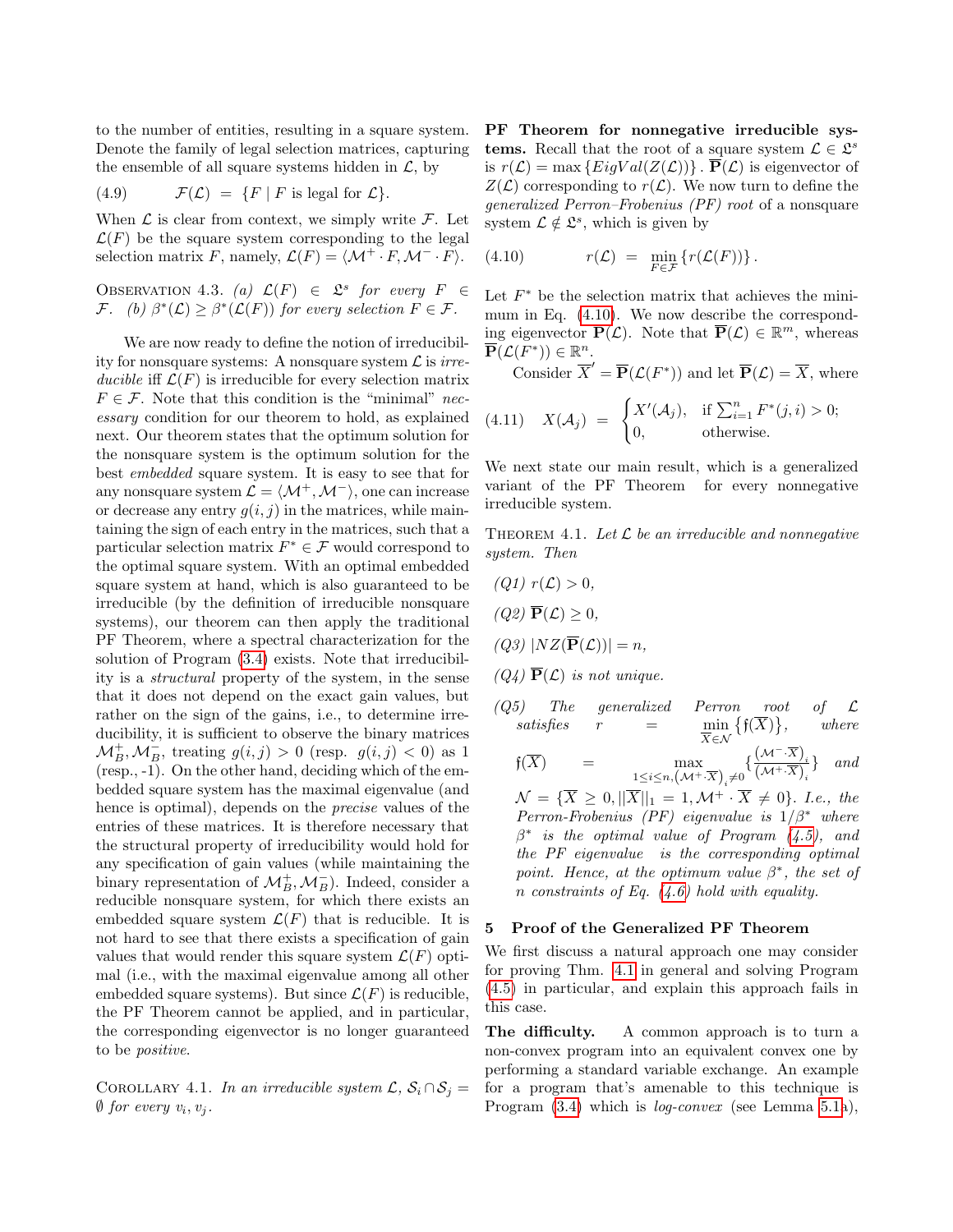namely, it becomes convex after replacing terms  $X(i)$ with new variables  $\hat{X}(i)$ . Unfortunately, in contrast to Program [\(3.4\)](#page-4-0), its generalization, namely, Program [\(4.5\)](#page-5-1), is not log-convex (see Lemma [5.1b](#page-8-0)) and hence cannot be transformed into a convex one in this manner.

Our main efforts in the paper went into showing that at the optimum point, the system loses one degree of freedom, hence guaranteeing the existence of an optimal solution.

**5.1 Proof overview** Our main challenge is to show that the optimal value of Program [\(4.5\)](#page-5-1) is related to an *eigenvalue* of some hidden square system  $\mathcal{L}^*$  in  $\mathcal{L}$ (where "hidden" implies that there is a selection on  $\mathcal L$ that yields  $\mathcal{L}^*$ ). The flow of the analysis is as follows. We first provide a graph theoretic characterization of irreducible systems. In particular, we introduce the notion of constraint graph and discuss its properties. We then consider a convex relaxation of Program [\(4.5\)](#page-5-1) and show that the set of feasible solutions of Program [\(4.5\)](#page-5-1), for every  $\beta \in (0, \beta^*]$ , corresponds to a bounded polytope. Moreover, we show that for irreducible systems, the vertex set of such a polytope corresponds to a hidden weak system  $\mathcal{L}^* \in \mathfrak{L}^w$ . That is, there exists an hidden weak system in  $\mathcal L$  that achieves  $\beta^*$ . Note that a solution for such a hidden system can be extended to a solution  $\overline{X}^*$  for  $\mathcal L$  simply by setting the entries of the non-selected affectors to zero in  $\overline{X}^*$ .

Next, we exploit a generalization of Cramer's rule for homogeneous linear systems as well as a separation theorem for nonnegative matrices to show that there is a hidden optimal *square* system in  $\mathcal L$  that achieves  $\beta^*$ , which establishes the lion's share of the theorem.

A surprising conclusion of our generalized theorem is that although the given system of matrices is not square, and eigenvalues cannot be straightforwardly defined for it, the nonsquare system contains a hidden optimal square system, optimal in the sense that a solution for this system can be translated into a solution to the original system (simply by putting zeros for nonselected affectors) and to satisfy Program [\(4.5\)](#page-5-1) with the optimal value  $\beta^*$ . The power of nonsquare systems is thus not in the ability to create a solution better than any hidden square system it possesses, but rather in the option to select the best possible hidden square system out of the optionally exponential many ones.

#### 5.2 Tools

The constraint graph. We begin by providing a graph theoretic characterization of irreducible systems. We define two versions of a (directed) *constraint graph* for system  $\mathcal{L}$ . Let  $\mathcal{CG}_{\mathcal{L}}(V, E)$  be the *constraint graph* for system  $\mathcal{L}$ , defined as follows:  $V = \mathcal{V}$ , and the rule for a directed edge  $e_{i,j}$  from  $v_i$  to  $v_j$  is

(5.12) 
$$
e_{i,j} \in E \quad \text{iff} \quad \mathcal{S}_i \cap \mathcal{R}_j \neq \emptyset.
$$

Let  $\mathcal{SCG}_{\mathcal{L}}(V, \widehat{E})$  be the strong constraint graph for system  $\mathcal L$  defined as follows:  $V = \mathcal V$ , and the directed edge  $\widehat{e}_{i,j}$  from  $v_i$  to  $v_j$  is defined by

$$
(5.13) \qquad \widehat{e}_{i,j} \in \widehat{E} \quad \text{iff} \quad \mathcal{S}_i \subseteq \mathcal{R}_j.
$$

Note that the main difference between  $\mathcal{SCG}_{\mathcal{L}}(V, E)$  and  $\mathcal{CG}_{\mathcal{L}}(V, E)$  is that  $\mathcal{SCG}_{\mathcal{L}} = \mathcal{SCG}_{\mathcal{L}(F)}$  for every selection  $F \in \mathcal{F}$ . However, for the constraint graph  $\mathcal{CG}_{\mathcal{L}}(V, E)$ , it is possible that  $\mathcal{CG}_{\mathcal{L}} \nsubseteq \mathcal{CG}_{\mathcal{L}(F)}$  for some  $F \in \mathcal{F}$ . A graph  $\mathcal{CG}_{\mathcal{L}}(V, E)$  is robustly strongly connected if  $\mathcal{CG}_{\mathcal{L}(F)}(V, E)$ is strongly connected for every  $F \in \mathcal{F}$ .

<span id="page-7-0"></span>OBSERVATION 5.1. Let  $\mathcal L$  be an irreducible system.

- (a) If  $\mathcal L$  is square, then  $SCG_{\mathcal L}(V, E) = CG_{\mathcal L}(V, E)$  and  $\mathcal{CG}_{\mathcal{L}}(V, E)$  is strongly connected.
- (b) If  $\mathcal L$  is nonsquare, then  $\mathcal{CG}_{\mathcal L}(V, E)$  is robustly strongly connected.

Strongly irreducible systems. The strong constraint graph  $\mathcal{SCG}_{\mathcal{L}}(V, E)$  can be used to define a stronger notion of irreducibility. A system  $\mathcal L$  is strongly irreducible iff  $S_i \cap S_j = \emptyset$ , for every  $i, j \in [1, n]$ , and  $\mathcal{SCG}_{\mathcal{L}}(V, E)$  is strongly connected. The following properties are satisfied by strongly irreducible system.

OBSERVATION 5.2. Let  $\mathcal L$  be strongly irreducible. Then (a)  $\mathcal L$  is irreducible; (b) The matrix  $\mathcal M^+ \cdot (\mathcal M^-)^T$  is irreducible.

It is important to note that the irreducibility of  $\mathcal L$  does not imply that  $\mathcal{SCG}_{\mathcal{L}}(V, E)$  is strongly connected. We now describe an example of a system that is irreducible but not strongly irreducible. Consider a system  $\mathcal{L} = \langle \mathcal{M}^+, \mathcal{M}^- \rangle$  of three entities and four affectors, where

$$
\mathcal{M}^- = \begin{pmatrix} 0 & 1 & 1 & 0 \\ 1 & 0 & 0 & 1 \\ 1 & 0 & 0 & 0 \end{pmatrix} \text{ and } \mathcal{M}^+ = \begin{pmatrix} 1 & 0 & 0 & 0 \\ 0 & 1 & 0 & 0 \\ 0 & 0 & 1 & 1 \end{pmatrix}.
$$

We have  $S_1 = \{A_1\}, S_2 = \{A_2\}$  and  $S_3 = \{A_3, A_4\};$ and  $\mathcal{R}_1 = {\mathcal{A}_2, \mathcal{A}_3}$ ,  $\mathcal{R}_2 = {\mathcal{A}_1, \mathcal{A}_4}$  and  $\mathcal{R}_3 = {\mathcal{A}_1}.$ There are two complete selections,  $S_1 = \{A_1, A_2, A_3\}$ and  $S_2 = \{A_1, A_2, A_4\}$ . Both systems,  $\mathcal{L}(S_1)$  and  $\mathcal{L}(\mathbf{S}_2)$ , are irreducible (see the constraint graphs in Figures [1\(](#page-8-1)b) and 1(c), respectively). However, the system is not strongly irreducible (see the constraint graph in Figure  $1(a)$ ).

Hence, our definition for irreducibility is less stringent than the requirement that the strong constraint graph is strongly connected. For example, if the matrix  $\mathcal{M}^+$  +  $\mathcal{M}^-$  is *positive* and the supporter sets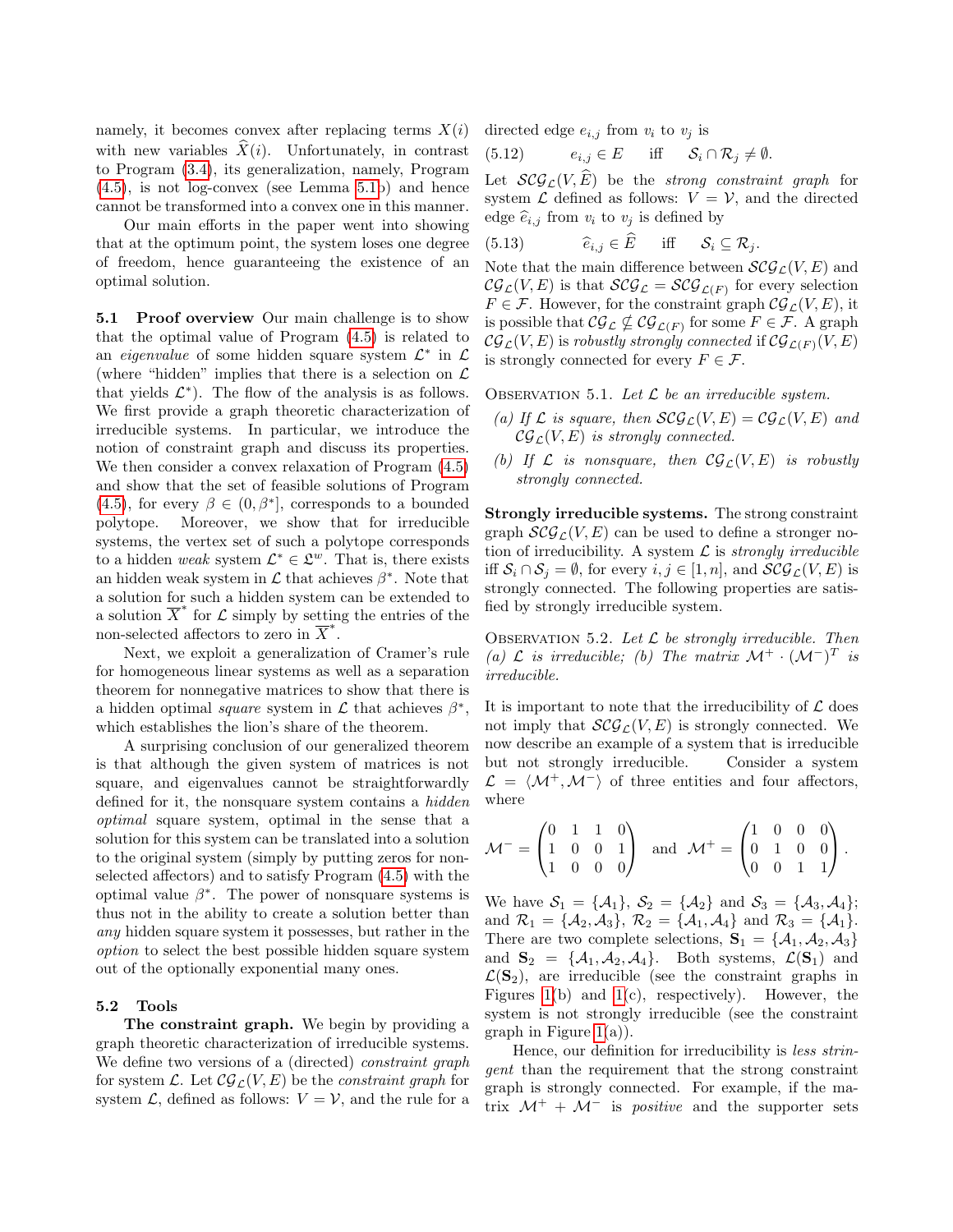<span id="page-8-1"></span>

Figure 1: (a) The constraint graph  $\mathcal{CG}_{\mathcal{L}}$ , which is not strongly connected, hence also not strongly irreducible; (b) the constraint graph of  $\mathcal{L}(\mathbf{S}_1)$ , which is strongly connected, hence irreducible. (c) the constraint graph of  $\mathcal{L}(\mathbf{S}_2)$ , which is also strongly connected and irreducible.

 $S_1(\mathcal{L}), \ldots, S_n(\mathcal{L})$  are disjoint, then the system is irreducible. But in fact, much less is required to establish irreducibility.

Finally, we provide a poly-time algorithm for testing the irreducibility of a given nonnegative system  $\mathcal{L}$ . Note that if  $\mathcal L$  is a square system, then irreducibility can be tested straightforwardly, e.g., by checking that the directed graph corresponding the matrix  $Z(\mathcal{L})$  is strongly connected. However, recall that a nonsquare system  $\mathcal L$  is irreducible iff every hidden square system  $\mathcal{L}(F)$ ,  $F \in \mathcal{F}$ , is irreducible, i.e., the matrix  $Z(\mathcal{L}(F))$ is irreducible for every  $F \in \mathcal{F}$ . Since  $\mathcal{F}$  might be exponentially large, a brute-force testing of  $\mathcal{L}(F)$  for every  $F$  is too costly.

Lemma 5.1. There exists a polynomial time algorithm for deciding irreducibility on nonnegative systems.

Partial Selection for Irreducible System. We consider an irreducible system, where  $S_i \cap S_j = \emptyset$ , for every  $v_i, v_j \in \mathcal{V}$ . Let  $\mathbf{S}' \subseteq \mathcal{A}$ . We say that  $\mathbf{S}'$  is a partial selection, if there exists a subset of entities  $V' \subseteq V$  such that

(a)  $|S'| = |V'|$ , and

(b) for every  $v_i \in V', |\mathcal{S}_i \cap V'| = 1.$ 

That is, every entity in  $V'$  has a single representative supporter in  $S'$ . In the system  $\mathcal{L}(S')$  the supporters  $\mathcal{A}_k$  of any  $v_i \in V'$  that were not selected by  $v_i$ , i.e.,  $\mathcal{A}_k \notin \mathbf{S}' \cap \mathcal{S}_i$ , are discarded. In other words, system's affectors set consists of the selected supporters  $S'$ , and the supporters of entities that have not made up their selection in S'. Formally, the set of the affectors in  $\mathcal{L}(\mathbf{S}')$  is given by  $\mathcal{A}(\mathcal{L}(\mathbf{S}')) = \mathbf{S}' \cup \bigcup_{v_i} S_{\tilde{i}} \cap \mathbf{S}' = \emptyset \mathcal{S}_i$ . The number of affectors in  $\mathcal{L}(\mathbf{S}')$  is denoted by  $m(\mathbf{S}') =$  $|\mathcal{A}(\mathcal{L}(\mathbf{S}'))|$ . We now turn to describe  $\mathcal{L}(\mathbf{S}')$  formally. Without loss of generality, we consider an ordering on the affectors  $A_1, \ldots, A_m$  such that the  $i^{th}$  column of the matrices  $\mathcal{M}^+$ ,  $\mathcal{M}^-$  corresponds to  $\mathcal{A}_i$ . Let  $ind(\mathcal{A}_i)$  =  $i - |\{\mathcal{A}_j \notin \mathcal{A}(\mathcal{L}(\mathbf{S}'))\}, j \leq i - 1\}|$  be the index of the affector  $\mathcal{A}_i$  in the new system,  $\mathcal{L}(\mathbf{S}')$  (i.e., the  $ind(\mathcal{A}_i)^{th}$ column in  $\mathcal{M}^+$ ,  $\mathcal{M}^-$  corresponds to  $\mathcal{A}_i$ ). Define  $F(\mathbf{S}') \in$ 

 $\{0,1\}^{m \times m(S')}$  such that  $F(S')_{i,ind(\mathcal{A}_i)} = 1$  for every  $A_i \in \mathcal{A}(\mathcal{L}(\mathbf{S}'))$ , and  $F(\mathbf{S}')_{i,j} = 0$  otherwise. Finally, let  $\mathcal{L}(\mathbf{S}') = (\mathcal{M}^+(\mathbf{S}'), \mathcal{M}^-(\mathbf{S}'))$ , where  $\mathcal{M}^+(\mathbf{S}') =$  $\mathcal{M}^+ \cdot F(\mathbf{S}')$  and  $\mathcal{M}^-(\mathbf{S}') = \mathcal{M}^- \cdot F(\mathbf{S}')$ . Note that  $\mathcal{M}^+(\mathbf{S}'), \mathcal{M}^-(\mathbf{S}') \in \mathbb{R}^{n \times m(\mathbf{S}')}$ . Observe that if the selection **S'** is a complete legal selection, then  $|\mathbf{S}'| = n$ and the system  $\mathcal{L}(\mathbf{S}')$  is a square system. In sum, we have two equivalent representations for square systems in the nonsquare system  $\mathcal{L}$ ;

(a) by specifying a complete selection  $S, |S| = n$ , and (b) by specifying the selection matrix,  $F \in \mathcal{F}$ .

(a) and (b) are equivalent in the sense that the two square systems  $\mathcal{L}(F(S))$  and  $\mathcal{L}(S)$  are the same. We now show that if the system  $\mathcal L$  is irreducible, then so must be any  $\mathcal{L}(\mathbf{S}')$ , for any partial selection  $\mathbf{S}'$ .

<span id="page-8-2"></span>OBSERVATION 5.3. For an irreducible system  $\mathcal{L}, \mathcal{L}(\mathbf{S}')$ is also irreducible, for every partial selection  $S'$ .

Agreement of partial selections. Let  $S_1, S_2 \subseteq A$ be partial selections for  $V_1, V_2 \subseteq V$  respectively. Then we denote by  $\mathbf{S}_1 \sim \mathbf{S}_2$ , the property that the partial selections *agree*, meaning that  $\mathbf{S}_1 \cap \mathcal{S}_i = \mathbf{S}_2 \cap \mathcal{S}_i$  for every  $v_i \in V_1 \cap V_2$ .

OBSERVATION 5.4. Let  $V_1, V_2, V_3$  with selections  $\mathbf{S}_1, \mathbf{S}_2, \mathbf{S}_3$  such that  $V_1 \subset V_2$  ( $|V_2| > |V_1|$ ),  $\mathbf{S}_1 \sim \mathbf{S}_2$  and  $\mathbf{S}_2 \sim \mathbf{S}_3$ . Then  $\mathbf{S}_3 \sim \mathbf{S}_1$ .

*Proof.*  $S_2$  is more restrictive than  $S_1$  since it defines a selection for a strictly larger set of entities. Therefore no partial selection  $S_3$  that agrees with  $S_2$  agrees also with  $S_1$ .

5.3 The Geometry of the Generalized PF Theorem We now turn to characterize the feasible solutions of Program [\(4.5\)](#page-5-1). We begin by classifying the  $m + n$ linear inequality constraints. The program consists of

- (1) SR (Support-Repression) Constraints: the n constraints of Eq. [\(4.6\)](#page-5-2).
- (2) Nonnegativity Constraints: the m constraints of Eq. [\(4.7\)](#page-5-3).

<span id="page-8-0"></span>For vector  $\overline{X} = (X(1), \ldots, X(m))$  and  $\alpha \in \mathbb{R}$ , let  $\overline{X}^{\alpha} =$  $(X(1)^\alpha, \ldots, X(m)^\alpha)$ . An optimization program  $\Pi$  is log *convex* if given two feasible solutions  $\overline{X}_1, \overline{X}_2$  for  $\Pi$ , their log convex combination  $\overline{X}_{\delta} = \overline{X}_{1}^{\delta}$  $\frac{\delta}{1} \cdot \overline{X}_2^{(1-\delta)}$  $\frac{1}{2}$  (where "." represents entry-wise multiplication) is also a solution for Π, for every  $\delta \in [0,1]$ . In the following we ignore the constraint  $||\overline{X}||_1 = 1$  since we only validate the feasibility of nonzero nonnegative vectors; the constraint can be established afterwards by normalization.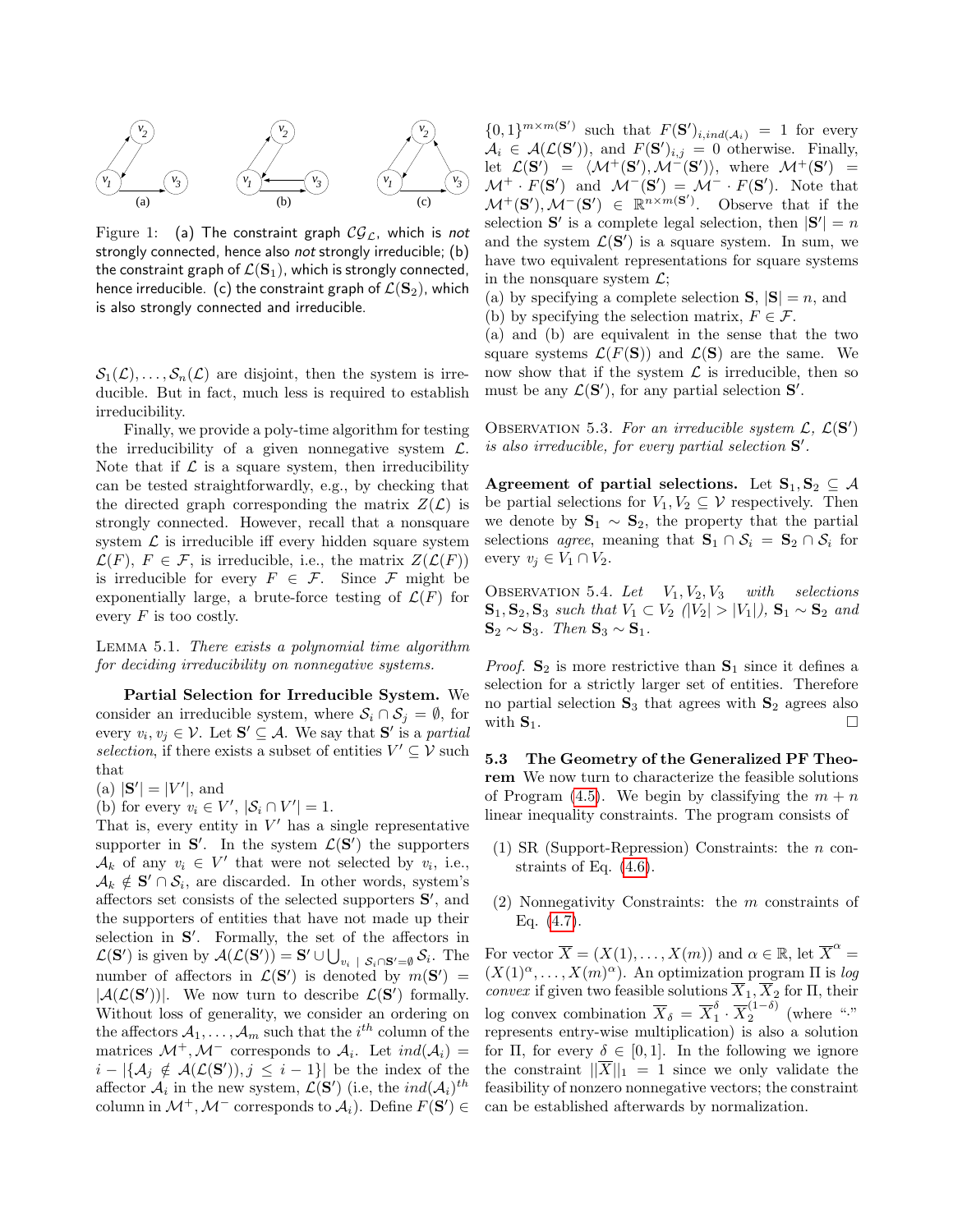CLAIM 5.1. (a) Program  $(3.4)$  is log-convex (without the  $||\overline{X}||_1 = 1$  constraint).

(b) Program [\(4.5\)](#page-5-1) is not log-convex (even without the  $||X||_1 = 1$  constraint).

Note that log-convexity of Program [\(3.4\)](#page-4-0) implies that by changing variables it can be solved by convex optimization techniques (see [\[32\]](#page-19-22) for more information). However, Program [\(4.5\)](#page-5-1) is not log-convex.

We now turn to consider a convex relaxation of Program [\(4.5\)](#page-5-1). Essentially, the convex relaxation is no longer an optimization problem for  $\beta$ , but rather is given  $\beta$  as input.

<span id="page-9-0"></span>
$$
(5.14) \qquad \text{min } 1
$$

<span id="page-9-2"></span>(5.15) s.t. 
$$
\mathcal{M}^- \cdot \overline{X} \leq 1/\beta \cdot \mathcal{M}^+ \cdot \overline{X}
$$

<span id="page-9-3"></span>(5.16)  $\overline{X} \geq \overline{0}$ 

<span id="page-9-1"></span>
$$
(5.17) \t\t ||\overline{X}||_1 = 1.
$$

Note that Program [\(5.14\)](#page-9-0) has the same set of constraints as those of Program [\(4.5\)](#page-5-1). However, due to the fact that  $\beta$  is no longer a variable, we get the following.

## CLAIM 5.2. Program  $(5.14)$  is convex.

It is worth noting at this point, that using the above convex relaxation, one may apply a binary search for finding a near-optimal solution for Program [\(5.14\)](#page-9-0), up to any predefined accuracy. In contrast, our approach, which is based on exploiting the special geometric characteristics of the optimal solution, enjoys the theoretically pleasing (and mathematically interesting) advantage of leading to an efficient algorithm for computing the optimal solution precisely.

Throughout, we restrict attention to values of  $\beta \in$  $(0, \beta^*]$ . Let  $\mathcal{P}(\beta)$  be the polyhedra corresponding to Program [\(5.14\)](#page-9-0) and denote by  $V(\mathcal{P}(\beta))$  the set of vertices of  $\mathcal{P}(\beta)$ . The following characterization holds even for reducible systems.

<span id="page-9-4"></span>CLAIM 5.3. (a)  $\mathcal{P}(\beta)$  is bounded (or a polytope). (b) For every  $\overline{X} \in V(\mathcal{P}(\beta)), |NZ(\overline{X})| \leq n+1.$ 

Proof. Part (a) holds by the Equality constraint [\(5.17\)](#page-9-1) which enforces  $||\overline{X}||_1 = 1$ . We now prove Part (b). Every vertex  $\overline{X} \in \mathbb{R}^m$  is defined by a set of  $m$  linearly independent equalities. Recall that one equality is imposed by the constraint  $||\overline{X}||_1 = 1$ (Eq.  $(5.17)$ ). Therefore it remains to assign  $m-1$ linearly independent equalities out of the  $n+m$  (possibly dependent) inequalities of Program [\(5.14\)](#page-9-0). Hence even if all the  $(at most n)$  linearly independent SR constraints [\(5.15\)](#page-9-2) become equalities, we are still left with at least  $m-1-n$  unassigned equalities, which must be taken from the remaining  $m$  Nonnegativity Constraints  $(5.16)$ . Hence, at most  $n+1$  Nonnegativity Inequalities were not fixed to zero, which establishes the proof.  $\Box$ 

Handling the last mile. It remains to handle the last step in the case where, in addition,  $\mathcal{L}$  is irreducible. In this case, a more delicate characterization of  $V(\mathcal{P}(\beta))$ can be deduced, allowing us to make the last remaining step towards Theorem [4.1.](#page-1-2)

We begin with some definitions. A solution  $\overline{X}$ is called a  $\mathbf{0}^f$  *solution* if it is a feasible solution  $\overline{X}_{\widetilde{\beta}}$ ,  $\widetilde{\beta} \in (0, \beta^*],$  in which for each  $v_i \in \mathcal{V}$  only one affector has a non-zero assignment, i.e.,  $NZ(\overline{X}) \cap \mathcal{S}_i = 1$  for every *i*. A solution  $\overline{X}$  is called a  $_w0^f$  solution, or a "weak" **0<sup>f</sup>** solution, if it is a feasible vector  $\overline{X}_{\tilde{\beta}}$ ,  $\tilde{\beta}$  ∈ (0,  $\beta^*$ ), in which for so h we consert to word  $\tilde{\beta}$ ,  $\tilde{\beta}$  ∈ (0,  $\beta^*$ ), in which for each  $v_i$ , except at most one, say  $v_j \in V$ ,  $|NZ(\overline{X}) \cap \mathcal{S}_i| = 1, v_i \in \mathcal{V} \setminus \{v_j\}$  and  $|NZ(\overline{X}) \cap \mathcal{S}_j| = 2$ . A solution  $\overline{X}$  is called a  $0^*$  *solution* if it is an optimal  $\mathbf{0}^f$  solution. Let  $_w\mathbf{0}^*$  be an optimal  $_w\mathbf{0}^f$  solution. The following claim holds for every feasible solution of Program [\(5.14\)](#page-9-0).

<span id="page-9-5"></span>CLAIM 5.4. Let  $\mathcal L$  be an irreducible system with a feasible solution  $\overline{X}_{\beta}$ , then for every entity  $v_i$  there exists an affector  $A_{k_i} \in S_i$  such that  $X_\beta(A_{k_i}) > 0$ , or in other words,  $S_i \cap NZ(\overline{X}_{\beta}) \neq \emptyset$ .

Proof. For clarity of presentation, we begin by considering the case where the system  $\mathcal L$  is a strongly irreducible system, and in the full version of the paper extend the proof to any irreducible system. Note that by Eq. [\(5.16\)](#page-9-3) and [\(5.17\)](#page-9-1), any feasible solution  $\overline{X}_{\beta}$  satisfies  $\overline{X}_{\beta} \geq 0$ , and  $\|\overline{X}_{\beta}\|_1 = 1$ . It therefore follows that there exists at least one affector  $\mathcal{A}_{k_p}$  such that  $X_{\beta}(\mathcal{A}_{k_p}) > 0$ . If  $\mathcal{A}_{k_p} \in \mathcal{S}_i$ , then we are done. Otherwise, let  $v_p$  be such that  $\mathcal{A}_{k_p} \in \mathcal{S}_p$  (since no affector is redundant, such  $v_p$  must exist). Let  $D = \mathcal{SCG}_{\mathcal{L}}$ , and let  $BFS(D, v_p)$  be the BFS tree of D rooted at  $v_p$ . Define  $L_{\ell}(D) = LAYER_{\ell}(BFS(D, v_p))$  to be the  $\ell^{th}$  level of  $BFS(D, v_p)$ . Formally,  $L_{\ell}(D) = \{v_k \mid d(v_p, v_k) = \ell\}.$ Let  $d_0$  be the *depth* of D. We prove by induction on the level  $\ell$  that the claim holds for every  $v_i \in L_{\ell}$ . For the base of the induction, consider  $L_0(D) = \{v_p\}$ . By choice of  $\mathcal{A}_{k_p}$  and  $v_p$ ,  $X_\beta(\mathcal{A}_{k_p}) > 0$  and  $\mathcal{A}_{k_p} \in \mathcal{S}_p$ . Next, assume the claim holds for every level  $L_q(D)$ , for  $q \leq \ell-1$ , and consider  $L_{\ell}(D)$ , for  $\ell \leq d_0$ . By the inductive hypothesis, for every  $v_j \in L_{\ell-1}$ ,  $S_j \cap NZ(\overline{X}_{\beta}) \neq \emptyset$ , that is, there exists an affector  $\mathcal{A}_{k_j} \in \mathcal{S}_i$  such that  $X_\beta(\mathcal{A}_{k_j}) > 0$ . By definition of the graph D, for every  $v_i \in L_{\ell}(D)$  there exists a predecessor  $v_j \in L_{\ell-1}(D)$  such that  $\mathcal{S}_j \subseteq \mathcal{R}_i$ . It therefore follows that  $A_{k_j} \in \mathcal{R}_i$ , hence the total repression on  $v_i$  satisfies  $T^{-}(\overline{X}_{\beta})_i > 0$ . By Eq. [\(4.8\)](#page-5-4), as  $\overline{X}_{\beta}$ is a feasible solution, it also holds that  $T^+(\overline{X}_{\beta})_i > 0$ . Hence there must exist an affector  $A_{k_i} \in \mathcal{S}_i$  such that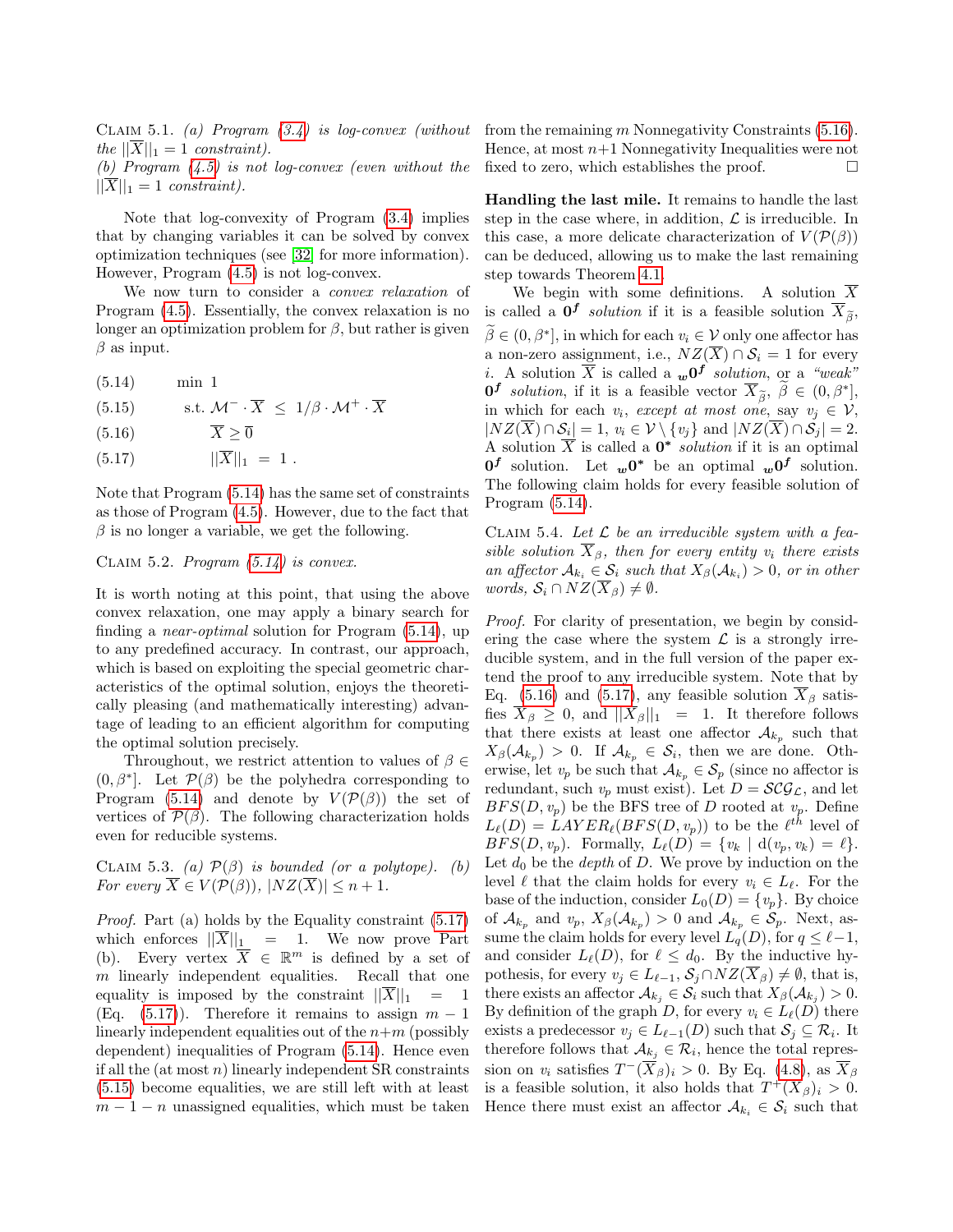$X_{\beta}(\mathcal{A}_{k_i}) > 0$ , or,  $\mathcal{S}_i \cap NZ(\overline{X}_{\beta}) \neq \emptyset$ , as required. This completes the proof of the claim for strongly irreducible systems. The proof for any irreducible system  $\mathcal L$  is deferred to the full version.  $\Box$ 

We end this section by showing that every vertex  $\overline{X} \in$  $V(\mathcal{P}(\beta))$  is a  $_{w}0^{f}$  solution.

CLAIM 5.5. If the system of Program  $(5.14)$  is irreducible, then every  $\overline{X} \in V(\mathcal{P}(\beta))$  is a  $_{w}0^{f}$  solution.

*Proof.* By Claim [5.3,](#page-9-4) for every  $\overline{X} \in V(\mathcal{P}(\beta)),$  $|NZ(\overline{X})| \leq n+1$ . By Claim [5.4,](#page-9-5) for every i,  $|NZ(\overline{X}) \cap$  $|\mathcal{S}_i| \geq 1$ . Therefore there exists at most one entity  $v_i$ such that  $|NZ(\overline{X}) \cap S_i| = 2$ , i.e., the solution is  $w0^f$ .  $\Box$ 

0 ∗ solutions. In the previous section we established the fact that every vertex  $\overline{X} \in V(\mathcal{P}(\beta))$  corresponds to an  $_w0^f$  solution. In particular, this statement holds for  $\beta = \beta^*$ . By the feasibility of the system for  $\beta^*$ , the corresponding polytope is non-empty and bounded (and each of its vertices is a  $_w0^*$  solution), hence there exist  $w0^*$  solutions for the problem. The goal of this subsection is to establish the existence of a  $0^*$  solution for the problem. In particular, we show that every optimal  $\overline{X} \in V(\mathcal{P}(\beta^*))$  solution is in fact a  $\mathbf{0}^*$  solution.

Throughout we consider Program [\(5.14\)](#page-9-0) for  $\beta = \beta^*$ , i.e., the optimal value of Program [\(4.5\)](#page-5-1). We begin by showing that for  $\beta^*$ , the set of n SR Inequalities (Eq. [\(5.15\)](#page-9-2)) corresponding to  $\mathcal{M}^- \cdot \overline{X}^* = 1/\beta^* \cdot \mathcal{M}^+ \cdot \overline{X}^*$  hold with equality for every optimal solution  $\overline{X}^*$ , including an  $\overline{X}^*$  that is not a  $_w0^*$  solution.

LEMMA 5.2. If  $\mathcal{L} = \langle \mathcal{M}^+, \mathcal{M}^-\rangle$ , then  $\mathcal{M}^- \cdot \overline{X}^* =$  $1/\beta^*(\mathcal{L})\cdot \mathcal{M}^+ \cdot \overline{X}^*$ , for every optimal solution  $\overline{X}^*$ .

*Proof.* By Claim [5.4,](#page-9-5) every entity  $v_i$  has at least one supporter in  $NZ(\overline{X}^*)$ . Select, for every *i*, one such supporter  $A_{k_i} \in S_i \cap NZ(\overline{X}^*)$ . Let  $\mathbf{S}^* = \{A_{k_i} \mid 1 \leq$  $i \leq n$ . By definition,  $\mathbf{S}^* \subseteq NZ(\overline{X}^*)$ , and since the sets  $S_i$  are disjoint,  $S^*$  is a complete selection (i.e, for every  $v_i, |\mathcal{S}_i \cap \mathbf{S}^*| = 1$ . Therefore  $\mathcal{L}^* = \mathcal{L}(\mathbf{S}^*)$  is a square irreducible system. Let  $D^* = \mathcal{CG}_{\mathcal{L}^*}$  be the constraint graph of  $\mathcal{L}^*$ . By definition,  $D^*$  is strongly connected, and in addition, every edge  $e(v_i, v_j) \in$  $E(D^*)$  corresponds to an *active* affector in  $\overline{X}^*$ , i.e.,  $\mathcal{S}_i \cap \mathcal{R}_j \cap \overline{N} \mathcal{Z}(\overline{X}^*) \neq \emptyset$ . To prove this lemma, we establish the existence of a spanning subgraph of the constraint graph, that has the following properties: (a) it is irreducible (strongly connected), (b) every directed edge in this graph is "explained" by an active supporter in  $\overline{X}^*$ , where by "explained", we mean that there exists an active affector that can be associated with

the directed edge, so the edge remains even if the set of effectors considered is the set of all affectors with positive entry in  $\overline{X}^*$ . In other words, even considering only the active affectors in  $\overline{X}^*$  (and discarding the others), the constraint graph  $D^*$  is guaranteed to be strongly connected (due to Claim [5.4\)](#page-9-5), and moreover, every directed edge is due to some affector with positive entry in  $\overline{X}^*$ . Therefore, if we consider an edge  $(u, v)$  in  $D^*$  by reducing the power of the active supporter of u which, by the definition of  $D^*$ , is a repressor of v, v's inequality can be turned into a strict inequality. This reduction makes sense only because we consider active affectors.

Let  $R_i(\overline{X}^*) = 1/\beta^* \cdot T^+(\overline{X}^*)_i - T^-(\overline{X}^*)_i$  be the residual amount of the  $i'th$  SR constraint of Eq.  $(4.8)$ (hence  $R_i(\overline{X}^*) > 0$  implies strict inequality on the *i*th constraint with  $\overline{X}^*$ ).

Assume, toward contradiction, that there exists at least one entity  $v_{k_0}$  for which the corresponding SR constraint of Eq. [\(4.8\)](#page-5-4) holds with strict inequality. In what follows, we gradually construct a new assignment  $\overline{X}^{**}$  that achieves strict inequality in Eq. [\(4.8\)](#page-5-4) for all  $v_i \in \mathcal{V}$ . Clearly, if all SR constraints of Eq. [\(4.8\)](#page-5-4) are satisfied with strict inequality, then there exists some  $\beta^{**} > \beta^*$  that satisfies all the constraints and we end with a contradiction to the optimality of  $\beta^*(\mathcal{L})$ .

To construct  $\overline{X}^{**}$ , we trace paths of influence in the strongly connected (and active) constraint graph  $D^*$ . Let  $BFS(D^*, v_{k_0})$  be the BFS tree of  $D^*$  rooted at  $v_{k_0}$ . Define

$$
L_j(D^*) = LAYER_j(BFS(D^*, v_{k_0}))
$$

<span id="page-10-0"></span>to be the  $j^{th}$  level of  $BFS(D^*, v_{k_0})$ . Formally,  $L_j(D^*)$  =  $\{v_y \mid d(v_y, v_{k_0}) = j\}$ . Let  $Q_t = \bigcup_{i=0}^t L_i(D^*)$ . Let  $\mathbf{S}_t \subseteq \mathbf{S}^*$  be the partial selection restricted to entities in  $Q_{t-1}$ . I.e.,  $|\mathbf{S}_t| = |Q_{t-1}|$  and for every  $v_i \in Q_{t-1}$ ,  $|\mathbf{S}_t \cap \mathcal{S}_i| = 1.$ 

The process of constructing  $\overline{X}^{**}$  consists of d steps, where d is the depth of  $BFS(D^*, v_{k_0})$ . At step t, we are given  $\overline{X}_{t-1}$  and use it to construct  $\overline{X}_t$ . Essentially,  $\overline{X}_t$ should satisfy the following properties.

(P1) The set of SR inequalities corresponding to  $Q_{t-1}$ entities hold with strict inequality with  $\overline{X}_t$ . I.e., for every  $v_i \in Q_{t-1}$ ,

$$
1/\beta^*(\mathcal{L})\cdot T^+(\overline{X}_t,\mathcal{L})_i > T^-(\overline{X}_t,\mathcal{L})_i .
$$

- $(P2) \overline{X}_t$  is an optimal solution, i.e., it satisfies Program  $(4.5)$  with  $\beta^*(\mathcal{L})$ .
- (P3)  $X_t(\mathcal{A}_j) = X^*(\mathcal{A}_j)$  for every  $\mathcal{A}_j \notin \mathbf{S}_t$  and  $X_t(\mathcal{A}_i) < X_{t-1}(\mathcal{A}_i)$  for every  $\mathcal{A}_i \in \mathbf{S}_t$ .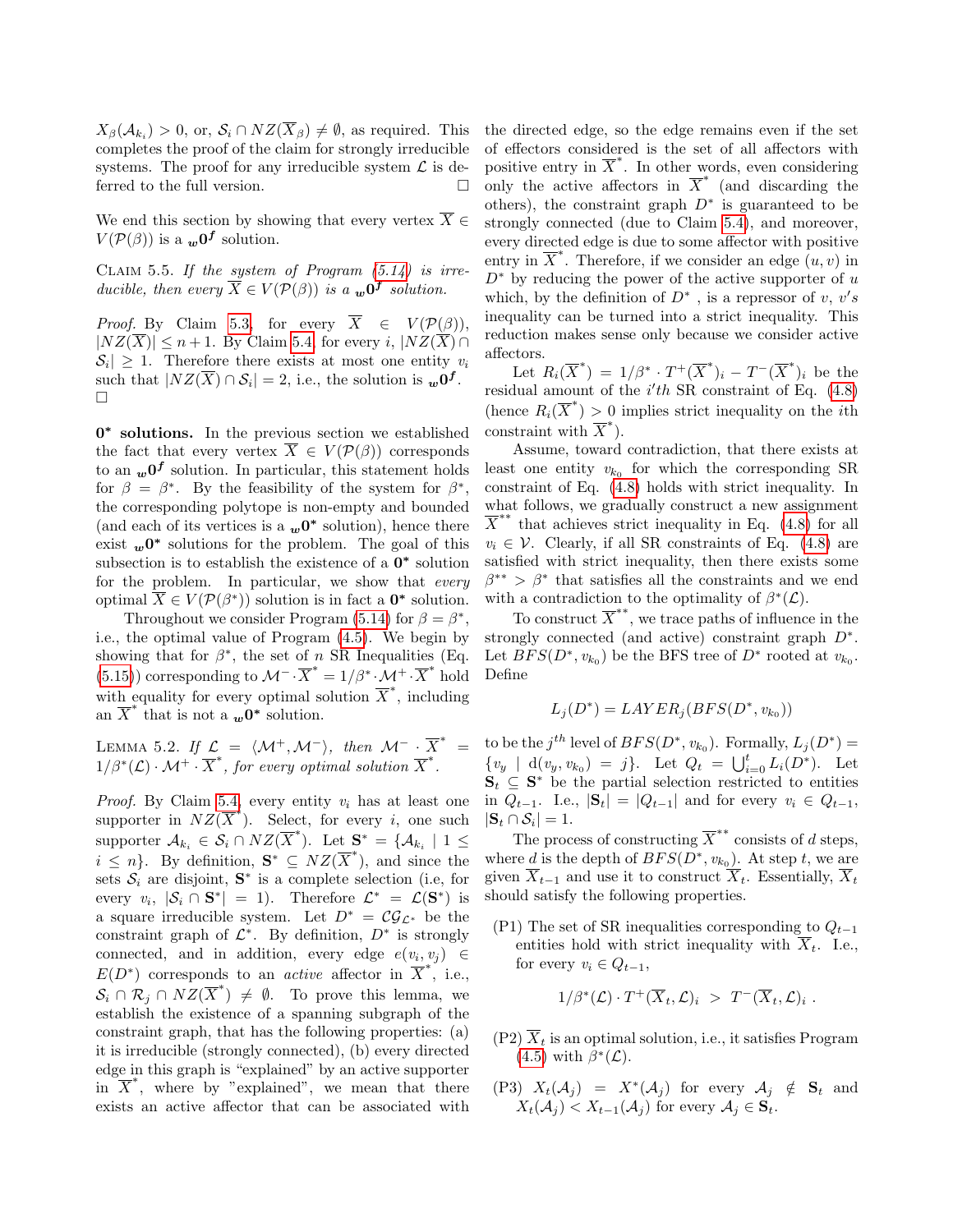Let us now describe the construction process in more detail. Let  $\overline{X}_0 = \overline{X}^*$ . Consider step  $t = 1$ and recall that  $v_{k_0}$ 's SR constraint holds with strict inequality. Let  $A_{j_0}$  be the active supporter of  $v_{k_0}$ , i.e.,  $A_{j_0} \in S_{k_0} \cap \mathbf{S}^*$ . Then it is possible to reduce a bit the value of its active supporter  $\mathcal{A}_{j_0}$  in  $\overline{X}^*$  while still maintaining feasibility. Making this change in  $\overline{X}_0$  yields  $\overline{X}_1$ . Formally, let  $X_1(\mathcal{A}_{j_0}) = X^*(\mathcal{A}_{j_0})$  - $\min\{X^*(\mathcal{A}_{j_0}), R_{k_0}(\overline{X}^*)\}/2$  and leave the rest of the entries unchanged, i.e.,  $X_1(\mathcal{A}_k) = X^*(\mathcal{A}_k)$  for every other  $k \neq j_0$ . We now show that properties (P1)-(P3) are satisfied for  $t = 0, 1$  and then proceed to consider the construction of  $\overline{X}_t$ , for  $t > 1$ . Since  $L_0(D^*) = \{v_{k_0}\},\$ and  $Q_{-1} = \emptyset$ , the solution  $\overline{X}_0$  satisfies (P1)-(P3). Next, consider  $\overline{X}_1$ . By the irreducibility of the system (in particular, see Cor. [4.1\)](#page-6-1), since only  $A_{k_0}$  was reduced in  $\overline{X}_1$  (compared to  $\overline{X}^*$ ), only the  $k_0^{th}$  constraint could have been damaged (i.e., become unsatisfied). Yet, it is easy to verify that the constraint of  $v_{k_0}$  still holds with strict inequality for  $\overline{X}_1$ . Properties (P1)-(P3) are satisfied.

Next, we describe the general construction step. Assume that we are given  $\overline{X}_k$  for step  $k \leq t$  and that the properties (P1)-(P3) hold for each  $k \leq t$ . We now describe the construction of  $\overline{X}_{t+1}$  and then show that it satisfies the desired properties. We begin by showing that the set of SR inequalities of  $L_t(D^*)$  nodes (Eq.  $(4.8)$ ) hold with strict inequality with  $\overline{X}_t$ .

<span id="page-11-1"></span>CLAIM 5.6.  $T^{-}(\overline{X}_{t})_{i} < 1/\beta^{*} \cdot T^{+}(\overline{X}_{t})_{i}$  for every entity  $v_j \in L_t(D^*)$ .

*Proof.* Consider some  $v_j \in L_t(D^*)$ . By definition of  $L_t(D^*)$ , there exists an entity  $v_i \in L_{t-1}(D^*)$  such that  $e(i, j) \in E(D^*)$ . Since  $v_i \in Q_{t-1}$  and  $\mathbf{S}_t$  is a selection for  $Q_{t-1}$ , a supporter  $A_{i_t} \in \mathbf{S}_t \cap \mathcal{S}_i$  is guaranteed to exist. Observe that  $A_{i_t} \in \mathcal{R}_j$  (by the definition of  $D^*$ ,  $e(v_i, v_j) \in E(D^*)$  implies that  $(\mathcal{S}_i \cap \mathbf{S}_t) \in \mathcal{R}_j$ . Finally, note that by property (P3),  $X_t(\mathcal{A}_{i_t}) < X_{t-1}(\mathcal{A}_{i_t})$  and that  $X_t(\mathcal{A}_k) = X^*(\mathcal{A}_k)$  for every  $\mathcal{A}_k \in \mathcal{S}_j$ . I.e., (5.18)  $T^+(\overline{X}_t)_j = T^+(\overline{X}_{t-1})_j$  and  $T^-(\overline{X}_t)_j < T^-(\overline{X}_{t-1})_j$ .

<span id="page-11-0"></span>By the optimality of  $\overline{X}_{t-1}$  and  $\overline{X}_t$  (property (P3) for step  $t - 1$  and t), we have that  $R_j(\overline{X}_{t-1}) > 0$  and  $R_j(\overline{X}_t) \geq 0$ . By Eq. [\(5.18\)](#page-11-0),  $0 \leq R_j(\overline{X}_{t-1}) < R_j(\overline{X}_t)$ , which establishes the claim for  $v_j$ . The same argument can be applied for every  $v_j \in L_t(D^*)$ , thus the claim is established.  $\hfill \square$ 

Let Y be the restriction of the selection  $S^*$  to  $L_t(D^*)$  nodes. The solution  $\overline{X}_{t+1}$  reduces only the entries of Y supporters and the rest of the supporters are as in  $\overline{X}_t$ . Recall that by construction,  $S^* \subseteq$ 

 $NZ(\overline{X}^*)$  and therefore also  $\mathbf{S}^* \subseteq NZ(\overline{X}_t)$ . By Claim [5.6,](#page-11-1) the constraints of  $L_t(D^*)$  nodes hold with strict inequality, and therefore it is possible to reduce a bit the value of their positive supporters while still maintaining the strict inequality (although with a lower residual). Formally, for every  $v_k \in L_t(D^*)$ , consider its unique supporter in Y,  $A_k \in Y \cap S_k$ . By Claim [5.6,](#page-11-1)  $R_k(X_t) > 0$ . Set  $X_{t+1}(\mathcal{A}_k) = X_t(\mathcal{A}_k) - \min(X_t(\mathcal{A}_k), R_k(\overline{X}_t))/2$ . In addition,  $X_{t+1}(\mathcal{A}_k) = X_t(\mathcal{A}_k)$  for every other supporter  $\mathcal{A}_k \notin Y$  .

It remains to show that  $\overline{X}_{t+1}$  satisfies the properties (P1)-(P3). (P1) follows by construction. To see (P2), note that since  $\mathcal{S}_i \cap \mathcal{S}_j = \emptyset$  for every  $v_i, v_j \in \mathcal{V}$ , only the constraints of  $L_t(D^*)$  nodes might have been violated by the new solution  $\overline{X}_{t+1}$ . Formally,  $T^+(\overline{X}_{t+1})_i =$  $T^+(\overline{X}_t)_i$  and  $T^-(\overline{X}_{t+1})_i \leq T^-(\overline{X}_t)_i$  for every  $v_i \notin$  $L_t(D^*)$ . Although, for  $v_i \in L_t(D^*)$ , we get that  $T^+(\overline{X}_{t+1})_i \leq T^+(\overline{X}_t)_i$  (yet  $T^-(\overline{X}_{t+1})_i = T^-(\overline{X}_t)_i$ ), this reduction in the total support of  $L_t(D^*)$  nodes was performed in a controlled manner, guaranteeing that the corresponding  $L_t(D^*)$  inequalities hold with strict inequality. Finally, (P3) follows immediately. After  $d + 1$  steps, by (P1) all inequalities hold with strict inequality (as  $Q_d = V$ ) with the solution  $X_{d+1}$ . Thus, it is possible to find some  $\beta^{**} > \beta^*(\mathcal{L})$  that would contradict the optimally of  $\beta^*$ . Formally, let  $R^* = \min R_i(\overline{X}_{d+1})$ . Since  $R^* > 0$ , we get that  $\overline{X}_{d+1}$  is feasible with  $\beta^{**} = \beta^*(\mathcal{L}) + R^* > \beta^*(\mathcal{L})$ , contradicting the optimally of  $\beta^*(\mathcal{L})$ . Lemma [5.2](#page-10-0) follows.

We proceed by considering a vertex of  $\overline{X}^*$ ∈  $V(P(\beta^*))$ . By the previous section,  $\overline{X}^*$  corresponds to  $w^{0^*}$ .

<span id="page-11-2"></span>LEMMA 5.3. (a)  $\overline{X}^*$  is a  $0^*$  solution. (b) There exists an  $F^* \in \mathcal{F}$  such that  $r(\mathcal{L}(F^*)) = 1/\beta^*$ .

We start with (a) and transform  $\mathcal L$  into a weak system  $\mathcal{L}^w$ . First, if  $m = n+1$ , then the system is already weak. Otherwise, without loss of generality, let the  $i^{th}$  entry in  $\overline{X}^*$  correspond to  $\mathcal{A}_i$  where  $\mathcal{A}_i = NZ(\overline{X}^*) \cap \mathcal{S}_i$  for  $i \in \{1, \ldots, n-1\}$  and the n and  $n+1$  entries correspond to  $\mathcal{A}_n$  and  $\mathcal{A}_{n+1}$  respectively such that  $\{\mathcal{A}_n, \mathcal{A}_{n+1}\}$  $NZ(\overline{X}^*) \cap S_n$ . It then follows that  $X^*(i) \neq 0$  for every  $i \in \{1, \ldots, n+1\}$  and  $X^*(i) = 0$  for every  $i \in \{n+2,\ldots,m\}$ . Let  $\overline{X}^{**} = (X^*(1),\ldots,X^*(n+1))$ . Let  $\mathcal{M}_w^+ \in \mathbb{R}^{n \times (n+1)}$  where  $\mathcal{M}_w^+(i,j) = \mathcal{M}^+(i,j)$  for every  $i \in \{1, ..., n\}$  every  $j \in \{1, ..., n + 1\}$ , and  $\mathcal{M}_w^-$  is defined analogously. From now on, we restrict attention to the weak system  $\mathcal{L}^w = \langle \mathcal{M}_w^+, \mathcal{M}_w^- \rangle$ . This weak system is an almost square system, expect that for the last entity  $|\mathcal{S}_n| = 2$ . Note that the weak system results from  $\mathcal L$  by discarding the corresponding entries of  $\mathcal{A}\backslash N\mathbb{Z}(\overline{X}^*)$ . Therefore,  $\beta^*(\mathcal{L}) = \beta^*(\mathcal{L}^w)$ . Let  $\mathcal{M}^+_{n-1}$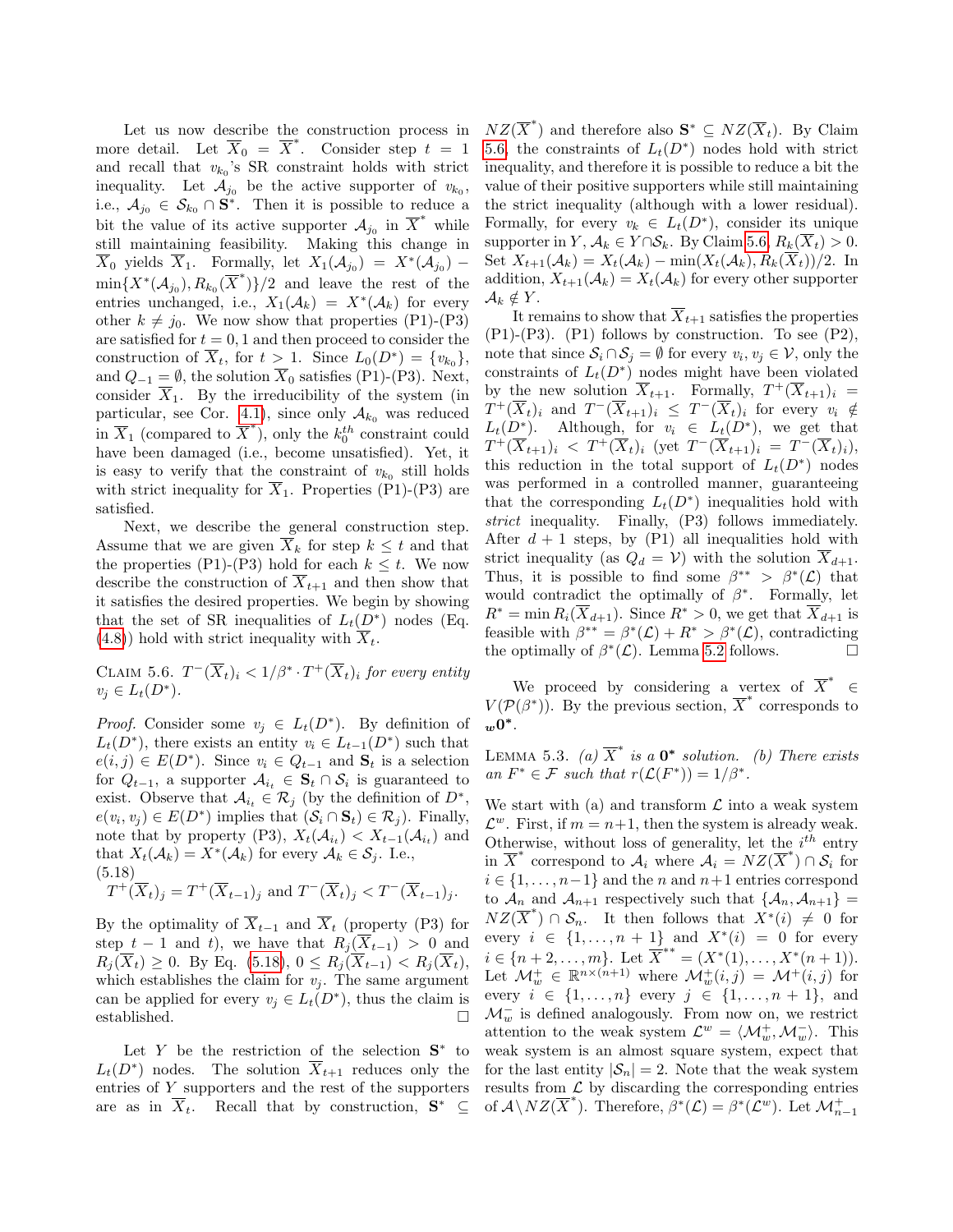correspond to the upper left  $(n-1) \times (n-1)$  submatrix of  $\mathcal{M}_w^+$ . Let  $\mathcal{M}_n^+$  be obtained from  $\mathcal{M}_w^+$  by removing the last  $(n+1)^{th}$  column. Finally,  $\mathcal{M}_{n+1}^{\dagger}$  is obtained from  $\mathcal{M}_w^+$  by removing the  $n^{th}$  column. The matrices  $\mathcal{M}^-_{n-1}, \tilde{\mathcal{M}}^-_{n}, \mathcal{M}^-_{n+1}$  are defined analogously.

To study the weak system  $\mathcal{L}^w$ , we consider the following three square systems.

$$
\mathcal{L}_{n-1} = \langle \mathcal{M}_{n-1}^+, \mathcal{M}_{n-1}^- \rangle ,
$$
  
\n
$$
\mathcal{L}_n = \langle \mathcal{M}_n^+, \mathcal{M}_n^- \rangle ,
$$
  
\n
$$
\mathcal{L}_{n+1} = \langle \mathcal{M}_{n+1}^+, \mathcal{M}_{n+1}^- \rangle .
$$

Note that a feasible solution  $X_{n+i}$  for the system  $\mathcal{L}_{n+i}$ , for  $i \in \{0,1\}$ , corresponds to a feasible solution for  $\mathcal{L}^w$ by setting  $X_w(\mathcal{A}_i) = X_{n+i}(\mathcal{A}_i)$  for every  $j \neq n+(1-i)$ and  $X_w(\mathcal{A}_{n+(1-i)}) = 0$ . For ease of notation, let  $P_n(\lambda) = P(Z(\mathcal{L}_n), \lambda), P_{n+1}(\lambda) = P(Z(\mathcal{L}_{n+1}), \lambda)$  and  $P_{n-1}(\lambda) = P(Z(\mathcal{L}_{n-1}), \lambda)$ , where P is the characteristic polynomial defined in Eq. [\(3.3\)](#page-4-2). Let  $\beta_{n-1}^*$ ,  $\beta_n^*$ , and  $\beta_{n+1}^*$  be the optimal values of Program  $(4.5)$  for systems  $\mathcal{L}_{n-1}, \mathcal{L}_n$ , and  $\mathcal{L}_{n+1}$ , respectively. Let  $\lambda^* = 1/\beta^*$  and  $\lambda_{n+i}^* = 1/\beta_{n+i}^*$ , for  $i \in \{-1, 0, 1\}$ .

<span id="page-12-0"></span>CLAIM 5.7.  $\max\{\beta_n^*, \beta_{n+1}^*\} \leq \beta^* < \beta_{n-1}^*$ .

Proof. The left inequality follows as any optimal solution  $\overline{X}^*$  for  $\mathcal{L}_n$  (respectively,  $\mathcal{L}_{n+1}$ ) can be achieved in the weak system  $\mathcal{L}^w$  by setting  $X^*(\mathcal{A}_n) = 0$  (resp.,  $X^*(A_{n+1}) = 0$ . To see that the right inequality is strict, observe that in any solution  $\overline{X}$  for  $\mathcal{L}^w$ , the two supporters  $\mathcal{A}_n$  and  $\mathcal{A}_{n+1}$  of  $v_n$  satisfy that  $X(\mathcal{A}_n)$  +  $X(\mathcal{A}_{n+1}) > 0$  by Claim [5.4.](#page-9-5) Without loss of generality, assume that  $X(\mathcal{A}_n) > 0$ . Then by Obs. [5.1\(](#page-7-0)a) and the irreducibility of  $\mathcal{L}^w$ ,  $v_n$  is strongly connected to the rest of the graph for every selection of one of its two supporters. It follows that  $v_n$  has an outgoing edge  $e_{n,j} \in E$  in the constraint graph  $\mathcal{CG}_{\mathcal{L}}(V, E)$ , i.e., there exists some entity  $v_j, j \in [1, n-1]$ , such that  $\mathcal{A}_n \in \mathcal{R}_j$ . Since  $\mathcal{A}_n$ does not appear in  $\mathcal{L}_{n-1}$ , the total repression on  $v_j$  in  $\mathcal{L}^w$  (i.e.,  $(\mathcal{M}_w^- \cdot X^*)_j$ ) is strictly greater than in  $\mathcal{L}_{n-1}$  $(i.e., (\mathcal{M}_{n-1}^- \cdot X^*)$  $)j$ ).

Our goal in this section is to show that the optimal  $\beta^*$  value for  $\mathcal{L}^w$  can be achieved by setting either  $X^*(\mathcal{A}_n) = 0$  or  $X^*(\mathcal{A}_{n+1}) = 0$ , essentially showing that the optimal  $w0^*$  solution corresponds to a  $0^*$  solution. This is formalized in the following theorem.

THEOREM 5.1.  $\beta^* = \max{\beta_n^*, \beta_{n+1}^*}.$ 

The following observation holds for every  $i \in$  $\{-1, 0, 1\}$  and follows immediately by the definitions of feasibility and irreducibility and the PF Theorem [3.1.](#page-1-2)

OBSERVATION 5.5. (1)  $\lambda_{n+i} > 0$  is the maximal eigenvalue of  $Z(\mathcal{L}_{n+i})$ .

- (2) For an irreducible system  $\mathcal{L}, \lambda_{n+i} = 1/\beta_{n+i}$ .
- (3) If the system is feasible then  $\lambda_{n+i} > 0$ .

For a square system  $\mathcal{L} \in \mathfrak{L}^s$ , let  $W^1$  be a modified form of the matrix Z, defined as follows.

$$
W^{1}(\mathcal{L}, \beta) = Z(\mathcal{L}) - 1/\beta \cdot I \quad \text{for} \quad \beta \in (0, \beta^{*}].
$$

More explicitly,

$$
W^{1}(\mathcal{L}, \beta)_{i,j} = \begin{cases} -1/\beta, & \text{if } i = j; \\ -g(v_i, \mathcal{A}_j)/g(i, i), & \text{otherwise.} \end{cases}
$$

Clearly,  $W^1(\mathcal{L}, \beta)$  cannot be defined for a nonsquare system  $\mathcal{L} \notin \mathfrak{L}^s$ . Instead, a generalization  $W^2$  of  $W^1$  for any (nonsquare)  $m \geq n$  system  $\mathcal L$  is given by

$$
W^2(\mathcal{L}, \beta) = \mathcal{M}^- - 1/\beta \cdot \mathcal{M}^+, \text{ for } \beta \in (0, \beta^*],
$$

or explicitly,

$$
W^{2}(\mathcal{L}, \beta)_{i,j} = \begin{cases} -g(i,i)/\beta, & \text{if } i = j; \\ -g(v_i, \mathcal{A}_j), & \text{otherwise.} \end{cases}
$$

Note that if  $\overline{X}_{\beta}$  is a feasible solution for  $\mathcal{L}$ , then  $W^2(\mathcal{L}, \beta) \cdot \overline{X}_{\beta} \leq 0$ . If  $\mathcal{L} \in \mathfrak{L}^s$ , it also holds that  $W^1(\mathcal{L}, \beta) \cdot \overline{X}_{\beta} \leq 0.$ 

For  $\mathcal{L} \in \mathfrak{L}^s$ , where both  $W^1(\mathcal{L}, \beta)$  and  $W^2(\mathcal{L}, \beta)$  are well-defined, the following connection becomes useful in our later argument. Recall that  $P(Z(\mathcal{L}), t)$  is the characteristic polynomial of  $Z(\mathcal{L})$  (see Eq. [\(3.3\)](#page-4-2)).

OBSERVATION 5.6. For a square system  $\mathcal{L},$ 

$$
\det(W^2(\mathcal{L}, \beta)) = P(Z(\mathcal{L}), 1/\beta) \cdot \prod_{i=1}^n g(i, i).
$$

Proof. The observation follows immediately by noting that  $W^1(\mathcal{L}, \beta)_{i,j} = W^2(\mathcal{L}, \beta)_{i,j} \cdot g(i,i)$  for every i and j, and by Eq.  $(3.3)$ .

<span id="page-12-1"></span>The next equality plays a key role in our analysis.

LEMMA 5.4. 
$$
\frac{g(n,n) \cdot X^*(n) \cdot P_n(\lambda^*)}{P_{n-1}(\lambda^*)} + \frac{g(n,n+1) \cdot X^*(n+1) \cdot P_{n+1}(\lambda^*)}{P_{n-1}(\lambda^*)} = 0.
$$

Our work plan from this point on is as follows. We first define a range of 'candidate' values for  $\beta^*$ . Essentially, our interest is in *real* positive  $\beta^*$ . Recall that  $Z(\mathcal{L}^w), Z(\mathcal{L}_n)$  and  $Z(\mathcal{L}_{n+1})$  are nonnegative irreducible matrices and therefore Theorem [3.1](#page-1-2) can be applied throughout the analysis. Without loss of generality, assume that  $\beta_n^* \geq \beta_{n+1}^*$  (and thus  $\lambda_n^* \leq \lambda_{n+1}^*$ ) and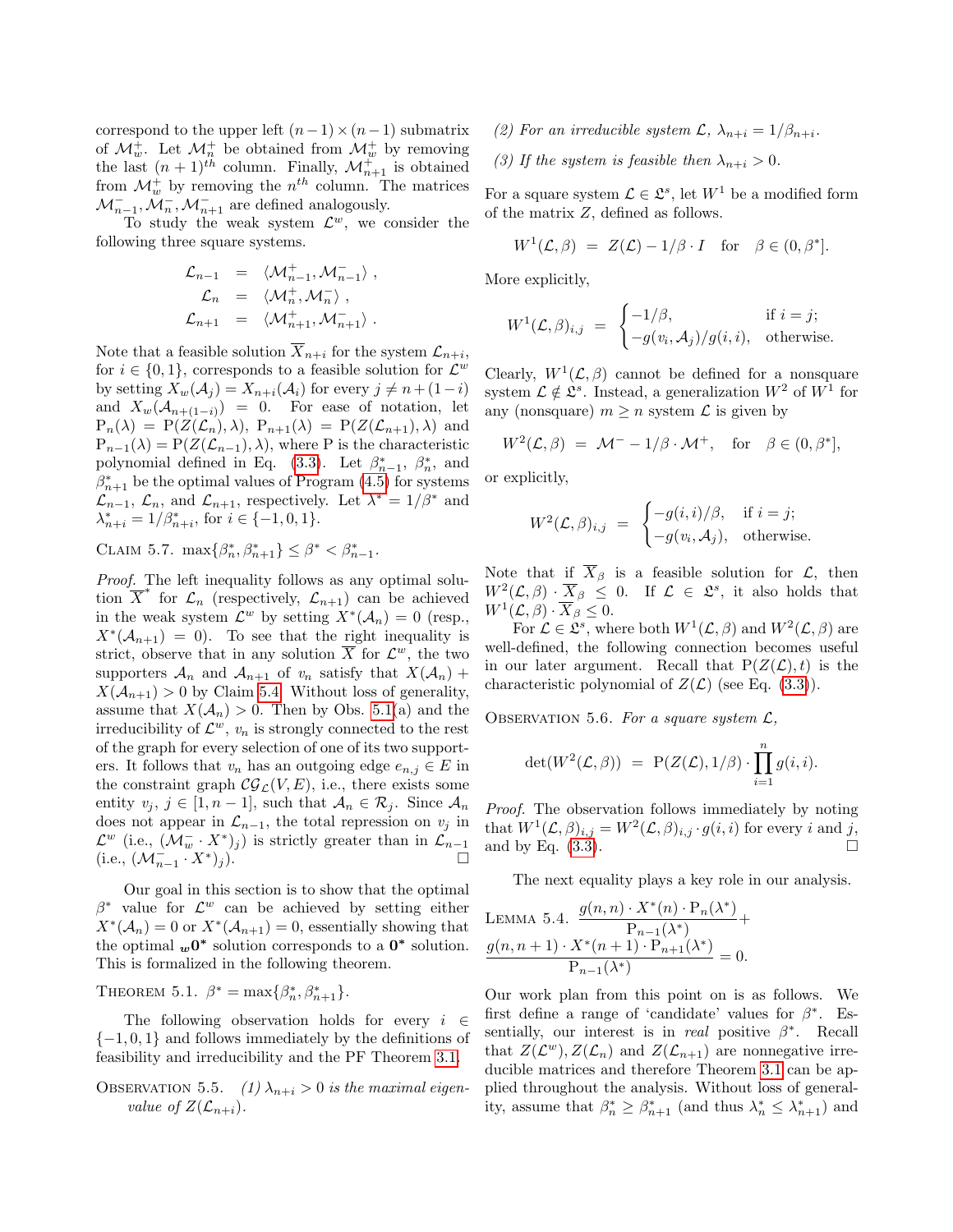<span id="page-13-1"></span>

Figure 2: Real positive roots of  $P_{n+1}(\lambda)$ ,  $P_n(\lambda)$ , and  $P_{n-1}(\lambda)$ .

let  $Range_{\beta^*} = (\beta_n^*, \beta_{n-1}^*) \subseteq \mathbb{R}_{>0}$ . Let the corresponding range of  $\lambda^*$  be

<span id="page-13-0"></span>(5.19) 
$$
Range_{\lambda^*} = (\lambda_{n-1}^*, \lambda_n^*) = (1/\beta_{n-1}^*, 1/\beta_n^*).
$$

To complete the proof for Thm. [5.1](#page-1-2) we assume, towards contradiction, that  $\beta^* > \beta_n^*$ . According to Claim [5.7](#page-12-0) and the fact that  $\beta^* \neq \beta_n^*$ , it then follows that  $\beta^* \in Range_{\beta^*}.$  Note that since  $Range_{\beta^*} \subseteq \mathbb{R}_{>0}$ , also  $Range_{\lambda^*} \subseteq \mathbb{R}_{>0}$ . In other words, since we look for an optimal  $\beta^* \in \mathbb{R}_{>0}$ , the corresponding  $\lambda$  that interests us is real and positive as well. This is important mainly in the context of nonnegative irreducible matrices  $Z(\mathcal{L}')$ for  $\mathcal{L}' \in \mathfrak{L}^s$ . In contrast to nonnegative primitive matrices (where  $h = 1$ ) for irreducible matrices, such as  $Z(\mathcal{L}')$ , by Thm. [3.1](#page-1-2) there are  $h \geq 1$  eigenvalues,  $\lambda_i \in EigVal(\mathcal{L}'),$  for which  $|\lambda_i|=r(\mathcal{L}').$  However, note that only one of these, namely,  $r(\mathcal{L}')$ , might belong to  $Range_{\lambda^*} \subseteq \mathbb{R}_{>0}$ . (This follows as every other such  $\lambda_i$ is either real but negative or with a nonzero complex component).

Fix  $j \in \{-1,0,1\}$  and let  $k_{n+j}$  be the number of real and positive eigenvalues of  $Z(\mathcal{L}_{n+j})$ . Let  $0 <$  $\lambda_{n+j}^1 \leq \lambda_{n+j}^2 \ldots \leq \lambda_{n+j}^{k_{n+j}}$  be the ordered set of *real and* positive eigenvalues for  $Z(\mathcal{L}_{n+j})$ , i.e., real positive roots of  $P_{n+j}(\lambda)$ . Note that  $\lambda_{n+j}^{n+k_j} = \lambda_{n+j}^*$ . By Theorem [3.1,](#page-1-2) we have that

(a)  $\lambda^*_{n+j} \in \mathbb{R}_{>0}$ , and

(b)  $\lambda_{n+j}^{*} > |\lambda_{n+j}^p|, p \in \{1, ..., k_{n+j} - 1\}$ , for every  $j \in \{-1, 0, 1\}.$ 

We proceed by showing that the potential range for  $\lambda^*$ , namely,  $Range_{\lambda^*}$ , can contain no root of  $P_n(\lambda)$ and  $P_{n+1}(\lambda)$ . Since  $Range_{\lambda^*}$  is real and positive, it is sufficient to consider only real and positive roots of  $P_n(\lambda)$  and  $P_{n+1}(\lambda)$  (or real and positive eigenvalues of  $Z(\mathcal{L}_n)$  and  $Z(\mathcal{L}_{n+1})$ .

<span id="page-13-2"></span>CLAIM 5.8.  $\lambda_n^{p_1}, \lambda_{n+1}^{p_2} \notin Range_{\lambda^*}$  for every real  $\lambda_n^{p_1}, \lambda_{n+1}^{p_2}, \text{ for } p_1 < k_n, p_2 < k_{n+1}.$ 

*Proof.* Note that  $Z(\mathcal{L}_{n-1})$  is the principal  $(n-1)$  minor of both  $Z(\mathcal{L}_n)$  and  $Z(\mathcal{L}_{n+1})$ . We now use the separation

theorem for nonnegative matrices, due to Hall and T. A. Porshing [\[15\]](#page-19-23), which is an extension to the Cauchy Interlacing Theorem for symmetric matrices. In particular, the separation theorem implies in our context that  $\lambda_n^{p_1}, \lambda_{n+1}^{p_2} \leq \lambda_{n-1}^*$  for every  $p_1 < k_n$  and  $p_2 \lt k_{n+1}$ , concluding by Eq. [\(5.19\)](#page-13-0) that  $\lambda_n^p, \lambda_{n+1}^p \notin$  $Range_{\lambda^*}$ .

<span id="page-13-3"></span>We proceed by showing that  $P_n(\lambda)$  and  $P_{n+1}(\lambda)$ have the same sign in  $Range_{\lambda^*}$ . See Fig. [2](#page-13-1) for a schematic description of the system.

CLAIM 5.9.  $sign(P_n(\lambda)) = sign(P_{n+1}(\lambda))$  for every  $\lambda \in$  $Range_{\lambda^*}.$ 

*Proof.* Fix  $i \in \{0, 1\}$ . By Claim [5.8,](#page-13-2)  $P_{n+i}$  has no roots in the range  $Range_{\lambda^*}$ , so  $sign(P_{n+i}(\lambda_1))$  =  $sign(P_{n+i}(\lambda_2))$  for every  $\lambda_1, \lambda_2 \in Range_{\lambda^*}$ . Also note that for a fixed  $i \in \{0,1\}$ ,  $sign(P_{n+i}(\lambda_1))$  =  $sign(P_{n+i}(\lambda_2))$ , for every  $\lambda_1, \lambda_2 > \lambda_{n+i}^*$ . There are two crucial observations. First, as  $P_n(\lambda)$  and  $P_{n+1}(\lambda)$ correspond to a characteristic polynomial of an  $n \times n$ matrix, they have the same leading coefficient and therefore  $sign(P_n(\lambda)) = sign(P_{n+1}(\lambda))$  for  $\lambda > \lambda_{n+1}^*$ (recall that we assume that  $\lambda_{n+1}^* \geq \lambda_n^*$ ). Next, due to the PF Theorem, the maximal roots of  $P_n(\lambda)$ and  $P_{n+1}(\lambda)$  are of multiplicity one and therefore the polynomial necessarily changes its sign when passing through its maximal root. Recall that  $\lambda_n^*$  (respectively,  $\lambda_{n+1}^*$ ) is the maximal real positive root of  $P_n(\lambda)$ , (resp.,  $P_{n+1}(\lambda)$ ). Assume, toward contradiction, that  $sign(P_n(\lambda)) \neq sign(P_{n+1}(\lambda))$  for some  $\lambda \in Range_{\lambda^*}$ . Then  $sign(P_n(\lambda_1)) \neq sign(P_n(\lambda_2))$  for  $\lambda_1 > \lambda_n^*$  and  $\lambda_2 \in Range_{\lambda^*}$  also  $sign(P_{n+1}(\lambda_1)) \neq sign(P_{n+1}(\lambda_2))$ for  $\lambda_1 > \lambda_{n+1}^*$  and  $\lambda_2 \in Range_{\lambda^*}$ . (This holds since when encountering a root of multiplicity one, the sign necessarily flips). In particular, this implies that  $sign(P_n(\lambda)) \neq sign(P_{n+1}(\lambda))$  for every  $\lambda \geq$  $\lambda_{n+1}^*$ , in contradiction to the fact that  $sign(P_n(\lambda)) =$  $sign(P_{n+1}(\lambda))$  for every  $\lambda > \lambda_{n+1}^*$ . The claim follows. П

We now complete the proof of Theorem [5.1.](#page-1-2)

*Proof.* Due to Thm. [3.1,](#page-1-2) we have that  $\lambda_n^*$  =  $1/\beta_n^*, \lambda_{n+1}^* = 1/\beta_{n+1}^*$  and  $\lambda_{n-1}^* = 1/\beta_{n-1}^*$ . It therefore holds that  $P_{n-1}(\lambda) \neq 0$  for every  $\lambda \in Range_{\lambda^*}$ . We can now apply safely Lemma [5.4](#page-12-1) and Claim [5.9](#page-13-3) and get that  $sign(X^*(n)) \neq sign(X^*(n+1))$ . Since  $X^*(n)$ and  $X^*(n+1)$  are nonnegative, it follows that either  $X^*(n) = 0$  or  $X^*(n+1) = 0$ . Assume, to the contrary, that  $\beta^* > \beta_n^*$ . Then  $\beta^* \in Range_{\beta^*}$ , and therefore  $sign(X^*(n)) \neq sign(X^*(n+1)).$  This contradicts the fact that  $\overline{X}^*$  is nonnegative. We conclude that  $\beta^* = \beta_n^*$ .  $\Box$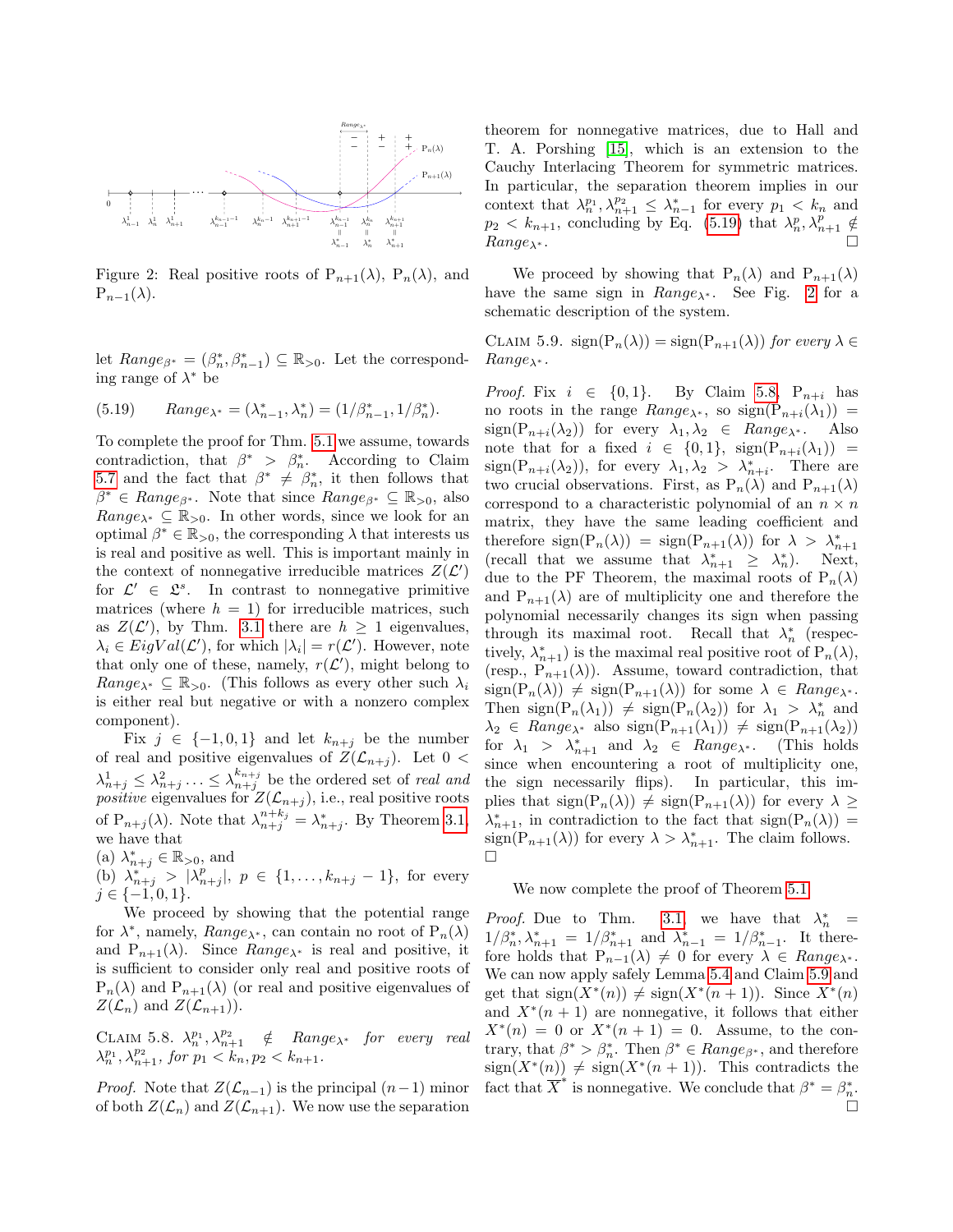We complete the geometric characterization of the generalized PF Theorem by noting that every vertex of  $V(\mathcal{P}(\beta^*))$  is a  $\mathbf{0}^*$  solution, thus establishing Lemma [5.3.](#page-11-2)

LEMMA 5.5. Every vertex  $\overline{X} \in V(\mathcal{P}(\beta^*))$  is a  $0^*$ solution.

*Proof.* [Thm. [4.1\]](#page-1-2) Let  $F^*$  be the selection such that  $r(\mathcal{L}) = r(\mathcal{L}(F^*))$ . Note that by the irreducibility of  $\mathcal{L},$  the square system  $\mathcal{L}(F^*)$  is irreducible as well and therefore the PF Theorem for irreducible matrices can be applied. In particular, by Thm. [3.1,](#page-1-2) it follows that  $r(\mathcal{L}(F^*)) \in \mathbb{R}_{>0}$  and that  $\overline{\mathbf{P}}(\mathcal{L}(F^*)) > 0$ . Therefore, by Eq.  $(4.10)$  and  $(4.11)$ , Claims  $(Q1)-(Q3)$  of Thm. [4.1](#page-1-2) follow.

We now turn to claim (Q4) of the theorem. Note that for a symmetric system, in which  $g(i, j_1) = g(i, j_2)$ for every  $A_{j_1}, A_{j_2} \in S_k$  and every  $k, i \in [1, n]$ , the system is invariant to the selection matrix and therefore  $r(\mathcal{L}(F_1)) = r(\mathcal{L}(F_2))$  for every  $F_1, F_2 \in \mathcal{F}$ .

Finally, it remains to consider claim (Q5) of the theorem. Note that the optimization problem specified by Program [\(4.5\)](#page-5-1) is an alternative formulation to the generalized Collatz-Wielandt formula given in (Q5). We now show that  $r(\mathcal{L})$  (respectively,  $\overline{P}(\mathcal{L})$ ) is the optimum value (resp., point) of Program [\(4.5\)](#page-5-1). By Lemma [5.3,](#page-11-2) there exists an optimal point  $\overline{X}^*$  for Program [\(4.5\)](#page-5-1) which is a  $0^*$  solution. Note that a  $0^*$  solution corresponds to a unique hidden square system, given by  $\mathcal{L}^* = \mathcal{L}(NZ(\overline{X}^*))$  ( $\mathcal{L}^*$  is square since  $|NZ(\overline{X}^*)| = n$ ). Therefore, by Thm. [3.2](#page-1-3) and Lemma [5.3\(](#page-11-2)b), we get that

<span id="page-14-0"></span>(5.20) 
$$
r(\mathcal{L}^*) = 1/\beta^*(\mathcal{L}^*) = 1/\beta^*(\mathcal{L}).
$$

Next, by Observation [4.3\(](#page-6-3)b), we have that  $r(\mathcal{L}(F))$  >  $r(\mathcal{L})$ . It therefore follows that

<span id="page-14-1"></span>(5.21) 
$$
r(\mathcal{L}^*) = \min_{F \in \mathcal{F}} r(\mathcal{L}(F)).
$$

Combining Eq.  $(5.20), (5.21)$  $(5.20), (5.21)$  $(5.20), (5.21)$  and  $(4.10),$  $(4.10),$  we get that the PF eigenvalue of the system  $\mathcal L$  satisfies  $r(\mathcal L) = 1/\beta^*(\mathcal L)$ as required. Finally, note that by Thm. [3.2,](#page-1-3)  $\overline{P}(\mathcal{L}^*)$ is the optimal point for Program [\(4.5\)](#page-5-1) with the square system  $\mathcal{L}^*$ . By Eq. [\(4.11\)](#page-6-2),  $\overline{P}(\mathcal{L})$  is an extension of  $\overline{P}(\mathcal{L}^*)$  with zeros (i.e., a  $0^*$  solution). It can easily be checked that  $\overline{P}(\mathcal{L})$  is a feasible solution for the original system  $\mathcal L$  with  $\beta = \beta^*(\mathcal L^*) = \beta^*(\mathcal L)$ , hence it is optimal. Note that by Lemma [5.2,](#page-10-0) it indeed follows that  $\mathcal{M}^- \cdot \overline{\mathbf{P}}(\mathcal{L}) = 1/\beta^*(\mathcal{L}) \cdot \mathcal{M}^+ \cdot \overline{\mathbf{P}}(\mathcal{L}),$  for every optimal solution  $\overline{X}^*$ . The theorem follows.

Section [6](#page-14-2) provides a characterization of systems in which a  $0^*$  solution does not exist.

# <span id="page-14-2"></span>6 Limitation for the Existence of a  $0^*$  Solution

In this section we provide a characterization of systems in which a 0 ∗ solution does not exist.

Bounded Value Systems. Let  $X_{\text{max}}$  be a fixed constant. For a nonnegative vector  $\overline{X}$ , let

$$
\max(\overline{X}) = \max\left\{X(j)/X(i) \mid 1 \le i, j \le n, X(i) > 0\right\}.
$$

A system  $\mathcal L$  is called a *bounded power system* if  $\max(X) \leq X_{\max}$ .

LEMMA 6.1. There exists a bounded power system  $\mathcal L$ such that no optimal solution  $\overline{X}^*$  for  $\overline{\mathcal{L}}$  is a  $0^*$  solution.

Second eigenvalue maximization. One of the most common applications of the PF Theorem is the existence of the stationary distribution for a transition matrix (representing a random process). The stationary distribution is the eigenvector of the largest eigenvalue of the transition matrix. We remark that if the transition matrix is stochastic, i.e., the sum of each row is 1, then the largest eigenvalue is equal to 1. So this case does not give rise to any optimization problem. However, in many cases we are interested in processes with fast mixing time. Assuming the process is ergodic, the mixing time is determined by the difference between the largest eigenvalue and the second largest eigenvalue. So we can try to solve the following problem. Imagine that there is some rumor that we are interested in spreading over two or more social networks. Each node can be a member of several social networks. We would like to merge all the networks into one large social network in a way that will result in fast mixing time. This problem looks very similar to the one solved in this paper. Indeed, one can use similar techniques and get an approximation. But interestingly, this problem does not have the  $0^*$  solution property, as illustrated in the following example.

Assume we are given *n* nodes. Consider the *n*! different social networks that arise by taking, for each permutation  $\pi \in S(n)$ , the path  $P_{\pi}$  corresponding to the permutation  $\pi$ . Clearly, the best mixing graph we can get is the complete graph  $K_n$ . We can get this graph if each node chooses each permutation with probability  $\frac{1}{n!}$ . We remind the reader that the mixing time of the graph  $K_n$  is 1. On the other hand, any  $\mathbf{0}^*$  solution have a mixing time  $O(n^2)$ . This example shows that in the second largest eigenvalue, the solution is not always a 0 ∗ solution.

#### 7 Computing the Generalized PF Vector

In this section we present a polynomial time algorithm for computing the generalized Perron eigenvector  $\overline{P}(\mathcal{L})$ of an irreducible system  $\mathcal{L}$ .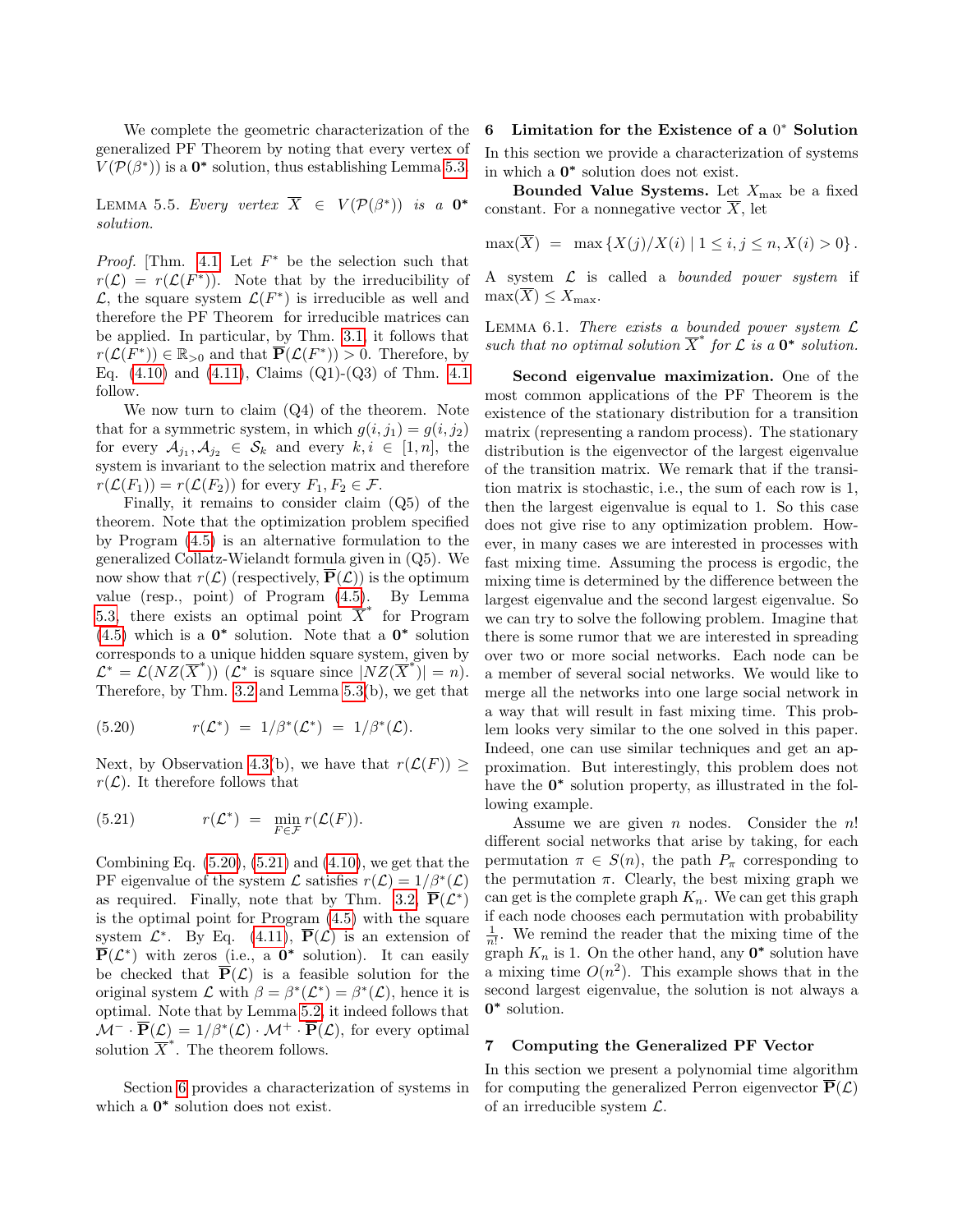The method. By property (Q5) of Thm. [4.1,](#page-1-2) computing  $\overline{P}(\mathcal{L})$  is equivalent to finding a  $0^*$  solution for Program [\(4.5\)](#page-5-1) with  $\beta = \beta^*(\mathcal{L})$ . For ease of analysis, we assume throughout that the gains are integral, i.e.,  $g(i, j) \in \mathbb{Z}^+$ , for every  $i \in \{1, ..., n\}$  and  $j \in \{1, ..., m\}$ . If this does not hold, then the gains can be rounded or scaled to achieve this. Let

<span id="page-15-1"></span>
$$
(7.22) \quad \mathcal{G}_{max}(\mathcal{L}) = \max_{i \in \{1, ..., n\}, j \in \{1, ..., m\}} \left\{ |g(i, j)| \right\},\,
$$

and define  $T_{LP}$  as the running time of an LP solver such as interior point algorithm [\[5\]](#page-19-6) for Program  $(5.14)$ . Recall that we concern an exact optimal solution for non-convex optimization problem (see Program [\(4.5\)](#page-5-1)). Using the convex relaxation of Program [\(5.14\)](#page-9-0), a binary search can be applied for finding an approximate solution up to a predefined accuracy. The main challenge is then to find (a) an optimal solution (and not an approximate solution), and (b) among all the optimal solutions, to find one that is a  $0^*$  solution. Let  $F_1, F_2 \in \mathcal{F}$  be two selection matrices for  $\mathcal{L}$ . By Thm. [4.1,](#page-1-2) there exists a selection matrix  $F^*$  such that  $r(\mathcal{L}) = r(\mathcal{L}(F^*))$  and  $\overline{P}(\mathcal{L})$ is a  $\mathbf{0}^*$  solution corresponding to  $\overline{\mathbf{P}}(\mathcal{L}(F^*))$  (in addition  $\beta^* = 1/r(\mathcal{L}(F^*)))$ . Our goal then is to find a selection matrix  $F^* \in \mathcal{F}$  where  $|\mathcal{F}|$  might be exponentially large.

THEOREM 7.1. Let  $\mathcal L$  be irreducible system. Then  $\overline{\mathbf{P}}(\mathcal{L})$  can be computed in time  $O(n^3 + T_{LP} + \cdots$  $(\log (n \cdot \mathcal{G}_{max}) + n)).$ 

Let

$$
(7.23) \qquad \qquad \Delta_{\beta} = (n\mathcal{G}_{max})^{-4n^3}
$$

The key observation in this context is the following.

LEMMA 7.1. Consider a selection matrix 
$$
F \in \mathcal{F}
$$
. If  $\beta^*(\mathcal{L}) - 1/r(\mathcal{L}(F)) \leq \Delta_{\beta}$ , then  $\beta^*(\mathcal{L}) = 1/r(\mathcal{L}(F))$ .

.

To prove Lemma [7.1,](#page-4-1) we exploit a lemma of Bugeaud and Mignotte in [\[6\]](#page-19-24).

Algorithm description. We now describe the algorithm Compute  $\overline{P}(\mathcal{L})$  for  $\overline{P}(\mathcal{L})$  computation. Consider some partial selection  $S' \subseteq A$  for  $V' \subseteq V$ . For ease of notation, let  $\mathcal{L}(\mathbf{S}') = \langle \mathcal{M}^-(\mathbf{S}'), \mathcal{M}^+(\mathbf{S}') \rangle$ , where  $\mathcal{M}^-(\mathbf{S}') = \mathcal{M}^- \cdot F(\mathbf{S}')$  and  $\mathcal{M}^+(\mathbf{S}') = \mathcal{M}^+ \cdot F(\mathbf{S}')$ . Consider the Program

$$
\begin{aligned}\n\max \beta \\
\text{s.t. } & \mathcal{M}^-(\mathbf{S}') \cdot \overline{X} \le 1/\beta \cdot \mathcal{M}^+(\mathbf{S}') \cdot \overline{X} \\
& \overline{X} \ge 0 \\
& ||\overline{X}||_1 = 1 \,.\n\end{aligned}
$$

Note that if  $S' = \emptyset$ , then the above program is equivalent to Program [\(4.5\)](#page-5-1), i.e.,  $\mathcal{L}(\mathbf{S}') = \mathcal{L}$ . Define

$$
f(\beta, \mathcal{L}(\mathbf{S}')) = \begin{cases} 1, & \text{if there exists an } \overline{X} \text{ such that} \\ & ||\overline{X}||_1 = 1, \ \overline{X} \ge \overline{0}, \text{ and} \\ & \mathcal{M}^-(\mathbf{S}') \cdot \overline{X} \le 1/\beta \cdot \mathcal{M}^+(\mathbf{S}') \cdot \overline{X}, \\ 0, & \text{otherwise.} \end{cases}
$$

Note that  $f(\beta, \mathcal{L}(\mathbf{S}')) = 1$  iff  $\mathcal{L}(\mathbf{S}')$  is feasible for  $\beta$ and that  $f$  can be computed in polynomial time using the interior point method.

Algorithm Compute  $P(\mathcal{L})$  is composed of two main phases. In the first phase we find, using binary search, an estimate  $\beta^-$  such that  $\beta^*(\mathcal{L}) - \beta^- \leq \Delta_{\beta}$ . In the second phase, we find a hidden square system,  $\mathcal{L}(F^*),$  $F^* \in \mathcal{F}$ , corresponding to a complete selection vector  $S_n$  of size *n* for *V*. By Lemma [7.1,](#page-4-1) it follows that  $r(\mathcal{L}(F^*))=1/\beta^*(\mathcal{L}).$ 

We now describe the construction of  $S_n$  in more detail. The phase consists of  $n$  iterations. On iteration t we obtain a partial selection  $S_t$  for  $v_1, \ldots, v_t$  such that  $f(\beta^-,\mathcal{L}(\mathbf{S}_t)) = 1$ . On the final step we achieve the desired  $\mathbf{S}_n$ , where  $\mathcal{L}(\mathbf{S}_n) \in \mathfrak{L}^s$  and  $f(\beta^-,\mathcal{L}(\mathbf{S}_n)) = 1$ (therefore also  $f(\beta^-,\mathcal{L}(F(\mathbf{S}_n))) = 1$ ). Initially,  $\mathbf{S}_0$ is empty. On the t'th iteration,  $\mathbf{S}_t = \mathbf{S}_{t-1} \cup \{ \mathcal{A}_j \}$ for  $A_j \in S_t$ . Essentially,  $A_j$  is selected such that  $f(\beta^-,\mathcal{L}(\mathbf{S}_{t-1} \cup {\mathcal{A}_j})) = 1$ . We later show (in proof of Thm. [7.1\)](#page-1-2) that such a supporter  $A_i$  exists.

Finally, we use  $\overline{P}(\mathcal{L}(\mathbf{S}_n))$  to construct the Perron vector  $\overline{\mathbf{P}}(\mathcal{L})$ . This vector contains zeros for the  $m$  $n$  non-selected affectors, and the value of  $n$  selected affectors are as in  $\overline{P}(\mathcal{L}(\mathbf{S}_n))$ .

To establish Theorem [7.1,](#page-1-2) we prove the correctness of Algorithm Compute $\overline{P}(\mathcal{L})$  and bound its runtime. We begin with two auxiliary claims.

<span id="page-15-2"></span>
$$
CLAIM 7.1. \ \beta^*(\mathcal{L}) \leq \mathcal{G}_{max}.
$$

CLAIM 7.2. By the end of phase 1, Alg. Compute  $\overline{P}(\mathcal{L})$  finds  $\beta^-$  such that  $\beta^*(\mathcal{L}) - \beta^- \leq \Delta_{\beta}$ .

Let  $Range_{\beta^*} = [\beta^-, \beta^+)$ . We are now ready to complete the proof of Thm. [7.1.](#page-1-2)

Proof. [Theorem [7.1\]](#page-1-2) We show that Alg. Compute  $P(\mathcal{L})$  satisfies the requirements of the theorem. Note that at the beginning of phase 2 of Alg. Compute $\overline{P}(\mathcal{L})$ , the computed value  $\beta^-$  is at most  $\Delta_{\beta}$ apart from  $\beta^*$ . We begin by showing the following.

<span id="page-15-0"></span>CLAIM 7.3. By the end of phase 2, the selection  $S_n$  is such that  $r(\mathcal{L}(\mathbf{S}_n)) = 1/\beta^*(\mathcal{L}).$ 

*Proof.* Let  $S_t$  be the partial selection obtained at step t,  $\mathcal{L}_t = \mathcal{L}(\mathbf{S}_t)$  be the corresponding system for step t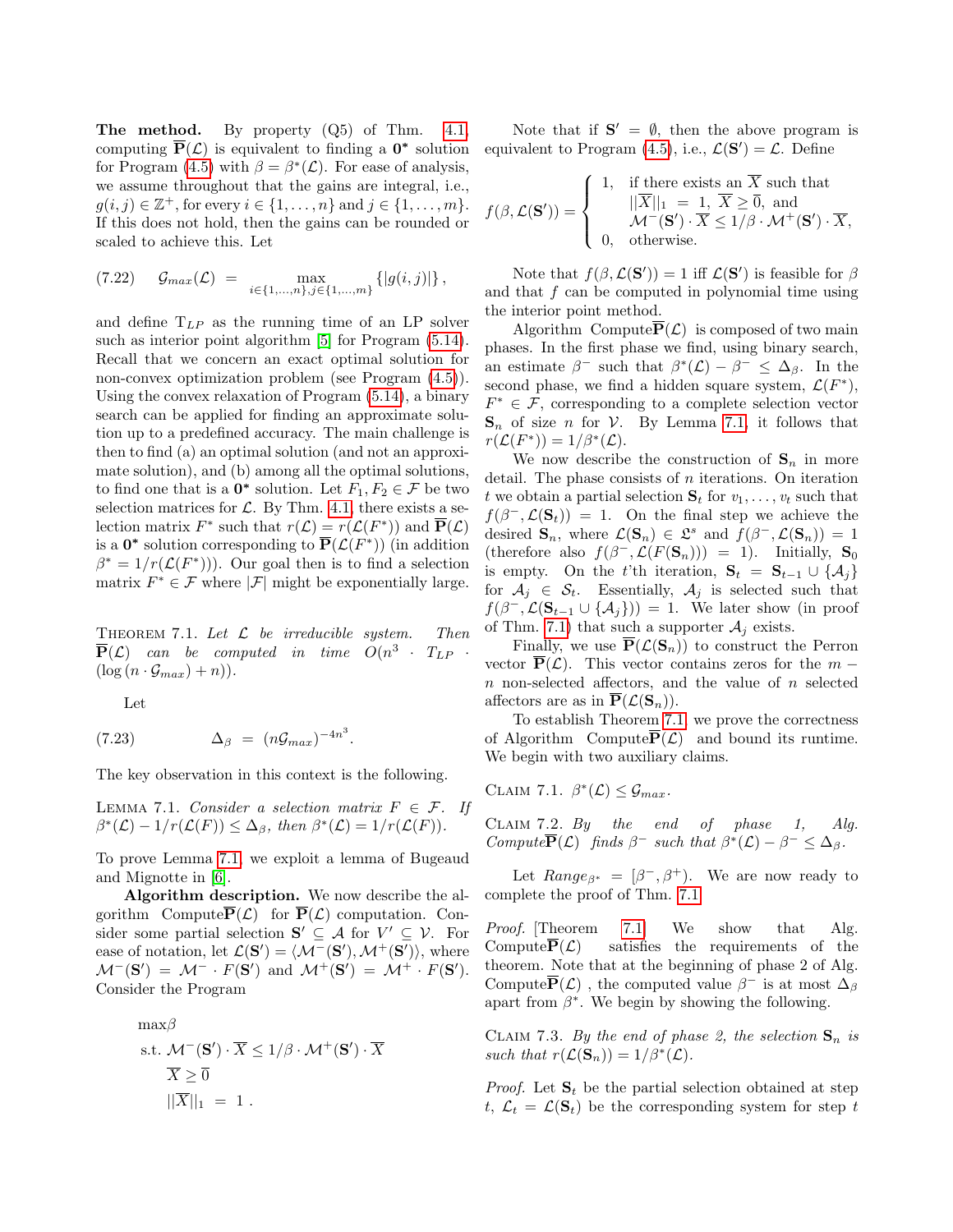and  $\beta_t = \beta^*(\mathcal{L}_t)$  the optimal solution of Program [\(4.5\)](#page-5-1) for system  $\mathcal{L}_t$ . We claim that  $\mathbf{S}_t$  satisfies the following properties for each  $t \in \{0, \ldots, n\}$ :

- (P1)  $S_t$  is a partial selection vector of length t, such that  $\mathbf{S}_t \sim \mathbf{S}_{t-1}$ .
- (P2)  $\mathcal{L}(\mathbf{S}_t)$  is feasible for  $\beta^-$ .

The proof is by induction. Beginning with  $S_0 = \emptyset$ , it is easy to see that (P1) and (P2) are satisfied (since  $\mathcal{L}(\mathbf{S}_0) = \mathcal{L}$ . Next, assume that (P1) and (P2) hold for  $\mathbf{S}_i$  for  $i \leq t$  and consider  $\mathbf{S}_{t+1}$ . Let  $V_t \subseteq \mathcal{V}$  be such that  $S_t$  is a partial selection for  $V_t$  (i.e.,  $|V_t| = |S_t|$  and for every  $v_i \in V_t$ ,  $|\mathcal{S}_i(\mathcal{L}) \cap \mathbf{S}_t| = 1$ . Given that  $\mathbf{S}_t$  is a selection for nodes  $v_1, \ldots, v_t$  that satisfies (P1) and (P2), we show that  $S_{t+1}$  satisfies (P1) and (P2) as well.

In particular, it is required to show that there exists at least one supporter of  $v_{t+1}$ , namely,  $A_k \in S_{t+1}(\mathcal{L}),$ such that  $f(\beta^-,\mathcal{L}(\mathbf{S}_t\cup\{\mathcal{A}_k\}))=1$ . This will imply that step 7(a) always succeeds in expanding  $S_t$ .

By Observation [5.3](#page-8-2) and  $(P2)$  for step t, the system  $\mathcal{L}(\mathbf{S}_t)$  is irreducible with  $\beta_t \geq \beta^{-}$ . In addition, note that  $\mathcal{F}(\mathcal{L}_t) \subseteq \mathcal{F}(\mathcal{L})$  (as every square system of  $\mathcal{L}_t$  is also a square system of  $\mathcal{L}$ ).

By Theorem [4.1,](#page-1-2) there exists a square system  $\mathcal{L}_t(F_t^*), F_t^* \in F(\mathcal{L}_t)$ , such that  $r(\mathcal{L}_t(F_t^*)) = 1/\beta_t$ . In addition,  $\overline{P}(\mathcal{L}_t(F_t^*))$  is a feasible solution for Program [\(5.14\)](#page-9-0) with the system  $\mathcal{L}_t(F_t^*)$  and  $\beta = \beta_t$ .

By Eq. [\(4.9\)](#page-6-4), the square system  $\mathcal{L}_t(F_t^*)$  corresponds to a complete selection  $S^{**}$ , where  $|S^{**}| = n$  and  $\mathbf{S}_t \subseteq \mathbf{S}^{**}$ , i.e.,  $\mathcal{L}_t(F_t^*) = \mathcal{L}(\mathbf{S}^{**})$ . Observe that by property (Q5) of Thm. [4.1](#page-1-2) for the system  $\mathcal{L}_t$ , there exists a  $0^*$  solution for Program [\(5.14\)](#page-9-0) that achieves  $\beta_t$ . This 0<sup>∗</sup> solution is constructed from the PF eigenvector of  $\mathcal{L}_t(\mathbf{S}^{**})$ , namely,  $\overline{\mathbf{P}}(\mathcal{L}_t(\mathbf{S}^{**}))$ .

Let  $A_k \in S_{t+1}(\mathcal{L}_t) \cap \mathbf{S}^{**}$ . Note that by the choice of  $S^{**}$ , such an affector  $\mathcal{A}_k$  exists. We now show that  $\mathbf{S}_{t+1} = \mathbf{S}_t \cup \{A_k\}$  satisfies (P2), thus establishing the existence of  $A_k \in S_{t+1}(\mathcal{L}_t)$  in step 7(a). We show this by constructing a feasible solution  $X_{\beta}^* \in \mathbb{R}^{m(\mathbf{S}_{t+1})}$  for  $\mathcal{L}_{t+1}$ . By the definition of  $\mathbf{S}^{**}$ ,  $f(\beta^-,\mathcal{L}(\mathbf{S}^{**}))=1$  and therefore there exists a feasible solution  $\overline{X}_{\beta}^{t+1} \in \mathbb{R}^n$ for  $\mathcal{L}(\mathbf{S}^{**})$ . Since  $\mathbf{S}_{t+1} \subseteq \mathbf{S}^{**}$ , it is possible to extend  $\overline{X}_{\beta}^{t+1} \in \mathbb{R}^n$  to a feasible solution  $X_{\beta}^*$  for system  $\mathcal{L}_{t+1}$ , by setting  $X_{\beta}^*$  ( $\mathcal{A}_q$ ) =  $X_{\beta}^{t+1}$ ( $\mathcal{A}_q$ ) for every  $\mathcal{A}_q \in \mathbf{S}^{**}$ and  $X_{\beta}^*$  ( $\mathcal{A}_q$ ) = 0 otherwise. It is easy to verify that this is indeed a feasible solution for  $\beta^-$ , concluding that  $f(\beta^-,\mathcal{L}_{t+1})=1.$ 

So far, we showed that there exists an affector  $A_k \in$  $S_{t+1}(\mathcal{L}_t)$  such that  $f(\beta^-,\mathcal{L}_{t+1}) = 1$ . We now show that for any  $A_k \in S_{t+1}(\mathcal{L}_t)$  such that  $f(\beta^-,\mathcal{L}_{t+1}) = 1$ , properties (P1) and (P2) are satisfied. This holds trivially, relying on the criterion for selecting  $A_k$ , since  $\mathcal{S}_{t+1}(\mathcal{L}_t) \cap \mathbf{S}_t = \emptyset.$ 

After *n* steps, we get that  $S_n$  is a complete selection,  $F(\mathbf{S}_n) \in \mathcal{F}(\mathcal{L}_{n-1}),$  and therefore by property (P1) for steps  $t = 1, \ldots, n$ , it also holds that  $F(\mathbf{S}_n) \in \mathcal{F}(\mathcal{L})$ . In addition, by (P2),  $f(\beta^-,\mathcal{L}_n) = 1$ . Since  $\mathcal{L}_n$  is equivalent to  $\mathcal{L}(\mathbf{S}_n) \in \mathfrak{L}^s$  (obtained by removing the  $m-n$  columns corresponding to the affectors not selected by  $S_n$ , it is easy to verify that  $f(\beta^-,\mathcal{L}(\mathbf{S}_n)) = 1$ . Next, by Thm. [3.2](#page-1-3) we have that  $1/r(\mathcal{L}(\mathbf{S}_n)) \in Range_{\beta^*}.$ 

It remains to show that  $1/r(\mathcal{L}(\mathbf{S}_n)) = \beta^*(\mathcal{L}).$ By Theorem [4.1,](#page-1-2) there exists a square system  $\mathcal{L}(F^*)$ ,  $F^*$ \*  $\in$   $F(\mathcal{L})$ , such that  $r(\mathcal{L}(F^*))$  = 1/ $\beta^*$ . Assume, toward contradiction, that  $1/r(\mathcal{L}(\mathbf{S}_n)) \neq 1/\beta^*$ . Obs. [4.3\(](#page-6-3)b) implies that  $r(\mathcal{L}(F^*))$  <  $r(\mathcal{L}(\mathbf{S}_n))$ . It therefore follows that  $\mathcal{L}(F^*)$  and  $\mathcal{L}(\mathbf{S}_n)$  are two non-equivalent hidden square systems of  $\mathcal{L}$  such that  $1/r(\mathcal{L}(F^*)), 1/r(\mathcal{L}(\mathbf{S}_n)) \in Range_{\beta^*},$  or, that  $1/r(\mathcal{L}(\mathbf{S}_n)) - 1/r(F^*) \leq \Delta_{\beta}$ , in contradiction to Lemma [7.1.](#page-4-1) This completes the proof of Claim [7.3.](#page-15-0)

By Obs. [4.3\(](#page-6-3)b),  $\min_{F \in \mathcal{F}} \{ r(\mathcal{L}(F)) \} \geq 1/\beta^*(\mathcal{L}).$ Therefore, since  $r(\mathcal{L}(\mathbf{S}_n)) = 1/\beta^*(\mathcal{L})$ , the square system  $\mathcal{L}(\mathbf{S}_n)$  constructed in step 7 of the algorithm indeed yields the Perron value (by Eq. [\(4.10\)](#page-6-0)), hence the correctness of the algorithm is established. Finally we analyze the runtime of the algorithm. Note that there are  $O(\log (\beta^*(\mathcal{L})/\Delta_{\beta}) + n)$  calls for the interior point method (computing  $f(\beta^-,\mathcal{L}_i)$ ), namely,  $O(\log(\beta^*(\mathcal{L})/\Delta_{\beta}))$  calls in the first phase and n calls in the second phase. By plugging Eq. [\(7.22\)](#page-15-1) in Claim [7.1,](#page-15-2) Thm. [7.1](#page-1-2) follows.

## 8 Applications

We have considered several applications for our generalized PF Theorem. All these examples concern generalizations of well-known applications of the standard PF Theorem. In this section, we illustrate applications for power control in wireless networks, and input–output economic model. (In fact, our initial motivation for the study of generalized PF Theorem arose while studying algorithmic aspects of wireless networks in the SIR model [\[2,](#page-19-4) [16,](#page-19-25) [1\]](#page-19-26).)

<span id="page-16-0"></span>8.1 Power control in wireless networks. The rules governing the availability and quality of wireless connections can be described by physical or fading channel models (cf. [\[24,](#page-19-27) [3,](#page-19-28) [28\]](#page-19-2)). Among those, a commonly studied is the signal-to-interference ratio (SIR) model [1](#page-16-1) . In the SIR model, the energy of a signal fades with the distance to the power of the path-loss parameter  $\alpha$ .

<span id="page-16-1"></span> $\overline{1}$ This is a special case of the *signal-to-interference*  $\mathcal{B}$  noise ratio (SINR) model where the noise is zero.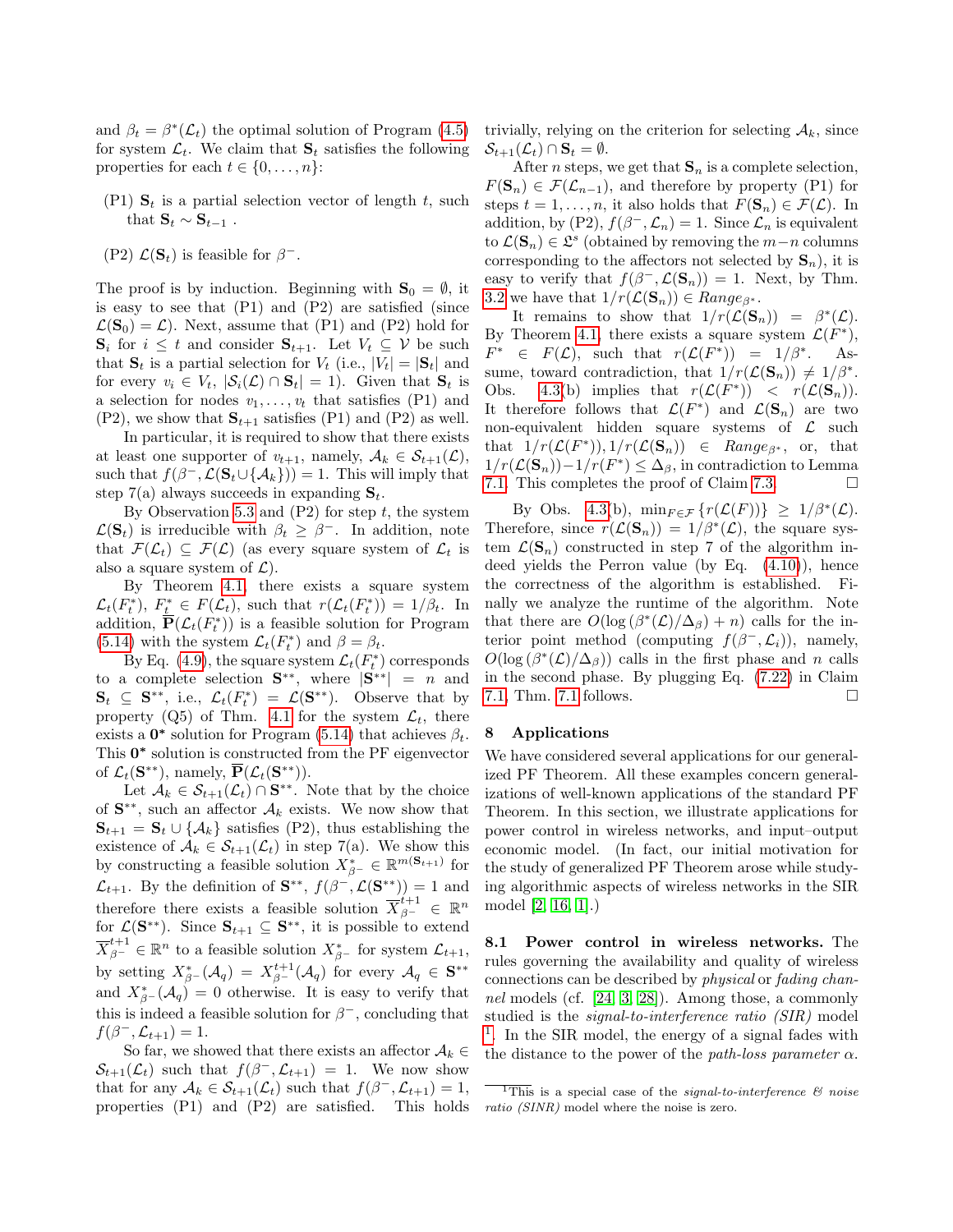If the signal strength received by a device divided by the interfering strength of other simultaneous transmissions is above some reception threshold  $\beta$ , then the receiver successfully receives the message, otherwise it does not. Formally, let  $d(p, q)$  be the Euclidean distance between  $p$  and  $q$ , and assume that each transmitter  $t_i$  transmits with power  $X_i$ . At an arbitrary point p, the transmission of station  $t_i$  is correctly received if

<span id="page-17-0"></span>(8.24) 
$$
\frac{X_i \cdot \mathrm{d}(p,t_i)^{-\alpha}}{\sum_{j \neq i} X_j \cdot \mathrm{d}(p,t_j)^{-\alpha}} \geq \beta.
$$

In the basic setting, known as the SISO (Single Input, Single Output) model, we are given a network of  $n$ receivers  $\{r_i\}$  and transmitters  $\{t_i\}$  embedded in  $\mathbb{R}^d$ where each transmitter is assigned to a single receiver. The main question is then is to find the optimal (i.e., largest)  $\beta^*$  and the power assignment  $\overline{X^*}$  that achieves it when we consider Eq. [\(8.24\)](#page-17-0) at each receiver  $r_i$ . The larger  $\beta$ , the simpler (and cheaper) is the hardware implementation required to decode messages in a wireless device. In a seminal and elegant work, Zander [\[37\]](#page-19-3) showed how to compute  $\beta^*$  and  $\overline{X}^*$ , which are essentially the PF root and PF vector, if we generate a square matrix A that captures the signal and interference for each station.

The motivation for the general PF Theorem appears when we consider Multiple Input Single Output (MISO) systems. In the MISO setting, a set of multiple synchronized transmitters, located at different places, can transmit at the same time to the same receiver. Formally, for each receiver  $r_i$  we have a set of  $k_i$ transmitters, to a total of  $m$  transmitters. Translating this to the generalized  $PF$  Theorem, the *n* receivers are the entities and the m transmitters are affectors. For each receiver, its supporter set consists of its  $k_i$ transmitters and its repressor set contains all other transmitters. The SIR equation at receiver  $r_i$  is then:

(8.25) 
$$
\frac{\sum_{\ell \in S_i} X_{\ell} \cdot d(r_i, t_{\ell})^{-\alpha}}{\sum_{\ell \in \mathcal{R}_i} X_{\ell} \cdot d(r_i, t_{\ell})^{-\alpha}} \geq \beta,
$$

where  $S_i$  and  $\mathcal{R}_i$  are the sets of supporters and repressors of  $r_i$ , respectively. As before, the gain  $g(i, j)$  is proportional to  $1/d(r_i, t_j)^{-\alpha}$  (where the sign depends on whether  $t_i$  is a supporter or repressor of  $r_i$ ). Using the generalized PF Theorem we can again find the optimal reception threshold  $\beta^*$  and the power assignment  $\overline{X}^*$  that achieves it.

An interesting observation is that since our optimal power assignment is a  $0^*$  solution using several transmitters at once for a receiver is not necessary, and will not help to improve  $\beta^*$ , i.e., only the "best" transmitter of each receiver needs to transmit (where "best" is with respect to the entire set of receivers).

Related Work on MISO Power Control. We next highlight the differences between our proposed MISO powercontrol algorithm and the existing approaches to this problem. The vast literature on power control in MISO and MIMO systems considers mostly the joint optimization of power control with beamforming (which is represented by a precoding and shaping matrix). In the commonly studied downlink scenario, a single transmitter with  $m$  antennae sends independent information signals to  $n$  decentralized receivers. With this formulation, the goal is to find an optimal power vector of length n and a  $n \times m$  beamforming matrix. The standard heuristic applied to this problem is an iterative strategy that alternatively repeats a beamforming step (i.e., optimizing the beamforming matrix while fixing the powers) and a power control step (i.e., optimizing powers while fixing the beamforming matrix) till convergence  $[7, 8, 9, 30, 33]$  $[7, 8, 9, 30, 33]$  $[7, 8, 9, 30, 33]$  $[7, 8, 9, 30, 33]$  $[7, 8, 9, 30, 33]$ . In  $[7]$ , the geometric convergence of such scheme has been established. In addition, [\[36\]](#page-19-34) formalizes the problem as a conic optimization program that can be solved numerically. In summary, the current algorithms for MIMO power-control (with beamforming) are of numeric and iterative flavor, though with good convergence guarantees. In contrast, the current work considers the simplest MISO setting (without coding techniques) and aims at characterizing the mathematical structure of the optimum solution. In particular, we establish the fact that the optimal max-min SIR value is an algebraic number (i.e., the root of a characteristic polynomial) and the optimum power vector is a  $0^*$ solution. Equipped with this structure, we design an efficient algorithm which is more accurate than off-theshelf numeric optimization packages that were usually applied in this context. Needless to say, the structural properties of the optimum solution are of theoretical interest in addition to their applicability.

We note that our results are (somewhat) in contradiction to the well-established fact that MISO and MIMO (Multiple Input Multiple Output) systems, where transmitters transmit in parallel, do improve the capacity of wireless networks, which corresponds to increasing  $\beta^*$  [\[12\]](#page-19-35). There are several reasons for this apparent dichotomy, but they are all related to the simplicity of our SIR model. For example, if the ratio between the maximal power to the minimum power is bounded, then our result does not hold any more (as discussed in Section [6\)](#page-14-2). In addition, our model does not capture random noise and small scale fading and scattering [\[12\]](#page-19-35), which are essential for the benefits of a MIMO system to manifest themselves.

8.2 Input–output economic model. Consider a group of  $n$  industries that each produce (output) one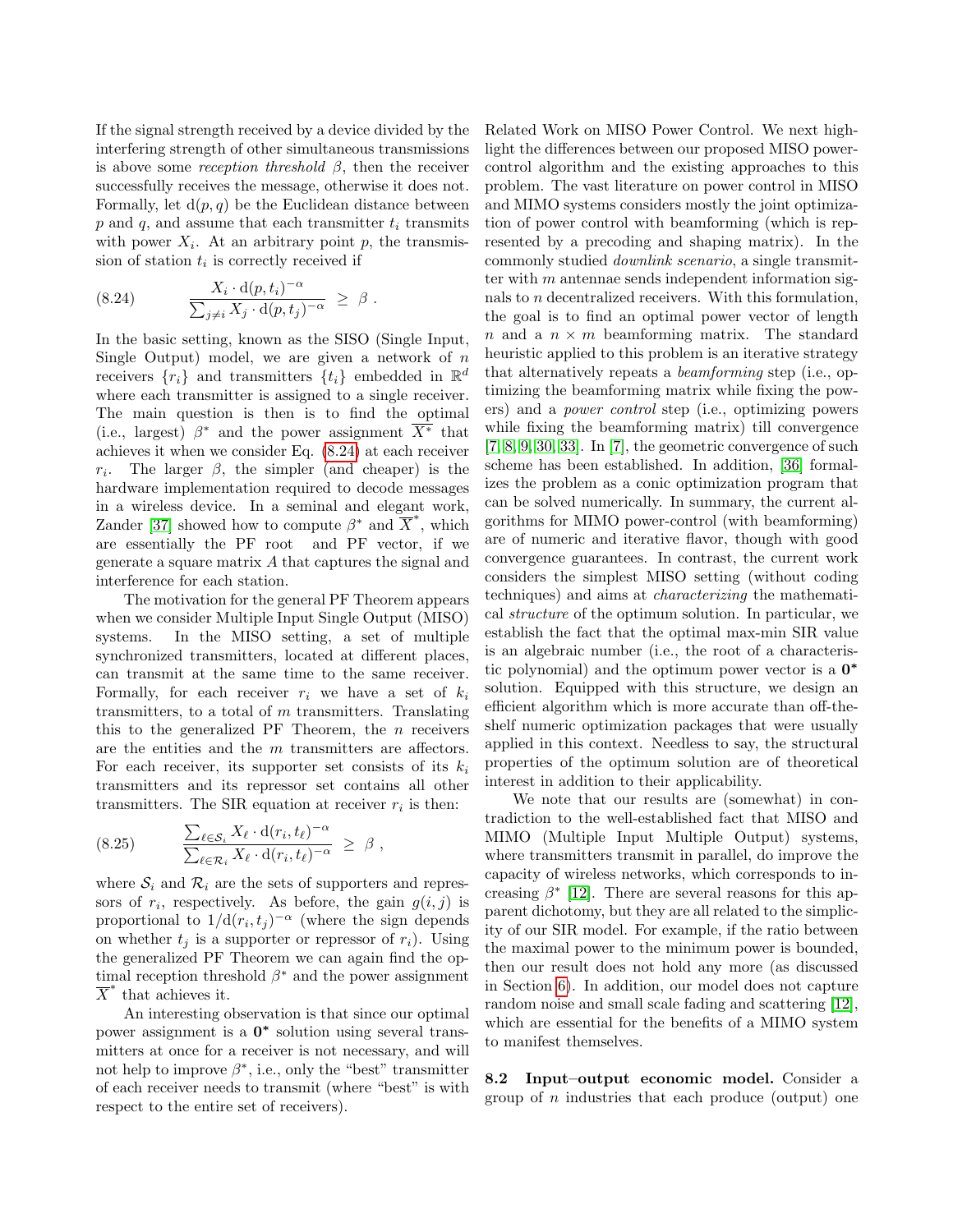<span id="page-18-0"></span>

Figure 3: SIR diagram for a power control example, with  $\beta^* = 3.5$ . (a) An optimal  $0^*$  solution (only  $t_{11}$ ,  $t_{21}$ ,  $t_{31}$ transmit). All receivers are covered by their corresponding reception zones. (b) A non-optimal  $0^*$  solution (only  $t_{12}$ ,  $t_{22}$ ,  $t_{32}$  transmit). (c) A non- $0^*$  solution, where both transmitters collaborate per receiver. Receivers are not covered by their reception zones.

type of commodity, but requires inputs from other industries [\[23,](#page-19-18) [26\]](#page-19-5). Let  $a_{ij}$  represent the number of jth industry commodity units that need to be purchased by the ith industry to operate its factory for one time unit divided by the number of commodity units produced by the *i*th industry in one time unit, where  $a_{ij} \geq 0$ .

Let  $X_i$  represent a unit price of the *i*th commodity to be determined by the solution. In the following profit model (variant of Leontief's Model [\[26\]](#page-19-5)), the percentage profit margin of an industry for a time unit is:

## $\beta_i$  = Profit = Total income/Total expenses.

That is,  $\beta_i = X_i / (\sum_{j=1}^n a_{ij} X_j)$ . Maximizing the the profit of each industry can be solved via Program [\(3.4\)](#page-4-0), where  $\beta^*$  is the minimum profit and  $\overline{X}^*$  is the optimal pricing.

Consider now a similar model where the ith industry can produce  $k_i$  alternative commodities in a time unit and requires inputs from other commodities of industries. The industries are then the entities in the generalized Perron–Frobenius setting, and for each industry, its own commodities are the supporters and input commodities are optional repressors.

The repression gain  $\mathcal{M}^-(i,j)$  of industry i and commodity  $j$  (produced by some other industry  $i'$ ), is the number of jth commodity units that are required by the ith industry to produce (i.e., operate) for a one unit of time. Thus,  $(\mathcal{M}^- \cdot \overline{X})_i$  is the total expenses of industry i in one time unit.

The supporter gain  $\mathcal{M}^+(i, j)$  of industry i to its commodity  $j$  is the number of units it can produce in one time unit. Thus,  $(\mathcal{M}^+ \cdot \overline{X})_i$  is the total income of industry  $i$  in one time unit. Now, similar to the

basic case,  $\beta^*$  is the best minimum percentage profit for an industry and  $\overline{X}^*$  is the optimal pricing for the commodities. The existence of a  $0^*$  solution implies that it is sufficient for each industry to charge a nonzero cost for only one of its commodities and produce the rest for free.

Finally, we present several open problems and future research directions.

#### 9 Open Problems

Our results concern the generalized eigenpair of a nonsquare system of dimension  $n \times m$ , for  $m \geq n$ . We provide a definition, a geometric and a graph theoretric characterization of this eigenpair, as well as a centralized algorithm for computing it. A natural question for future study is whether there exists an iterative method with a good convergence guarantee for this task, as exists for (the maximal eigenpair of) a square system. In addition, another research direction involves studying the other eigenpairs of a nonsquare irreducible system. In particular, what might be the meaning of the 2nd eigenvalue of this spectrum? Yet another interesting question involves studying the relation of our spectral definitions with existing spectral theories for nonsquare matrices. Specifically, it would be of interest to characterize the relation between the generalized eigenpairs of irreducible systems according to our definition and the eigenpair provided by the SVD approach. Finally, we note that a setting in which  $n < m$  might also be of practical use (e.g., for the power control problem in SIMO systems), and therefore deserves exploration.